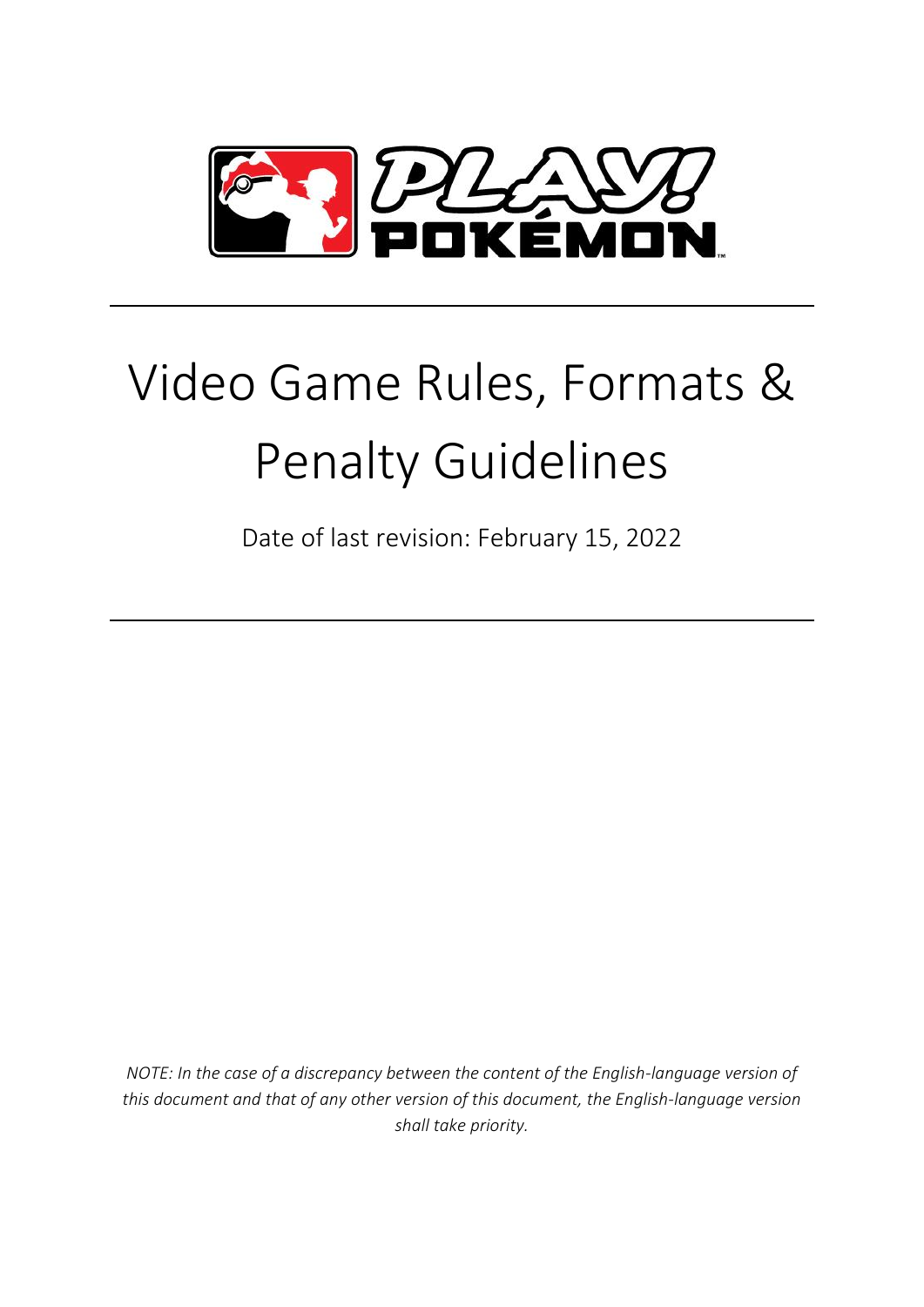# Play! Pokémon VG Rules, Formats, & Penalty Guidelines Contents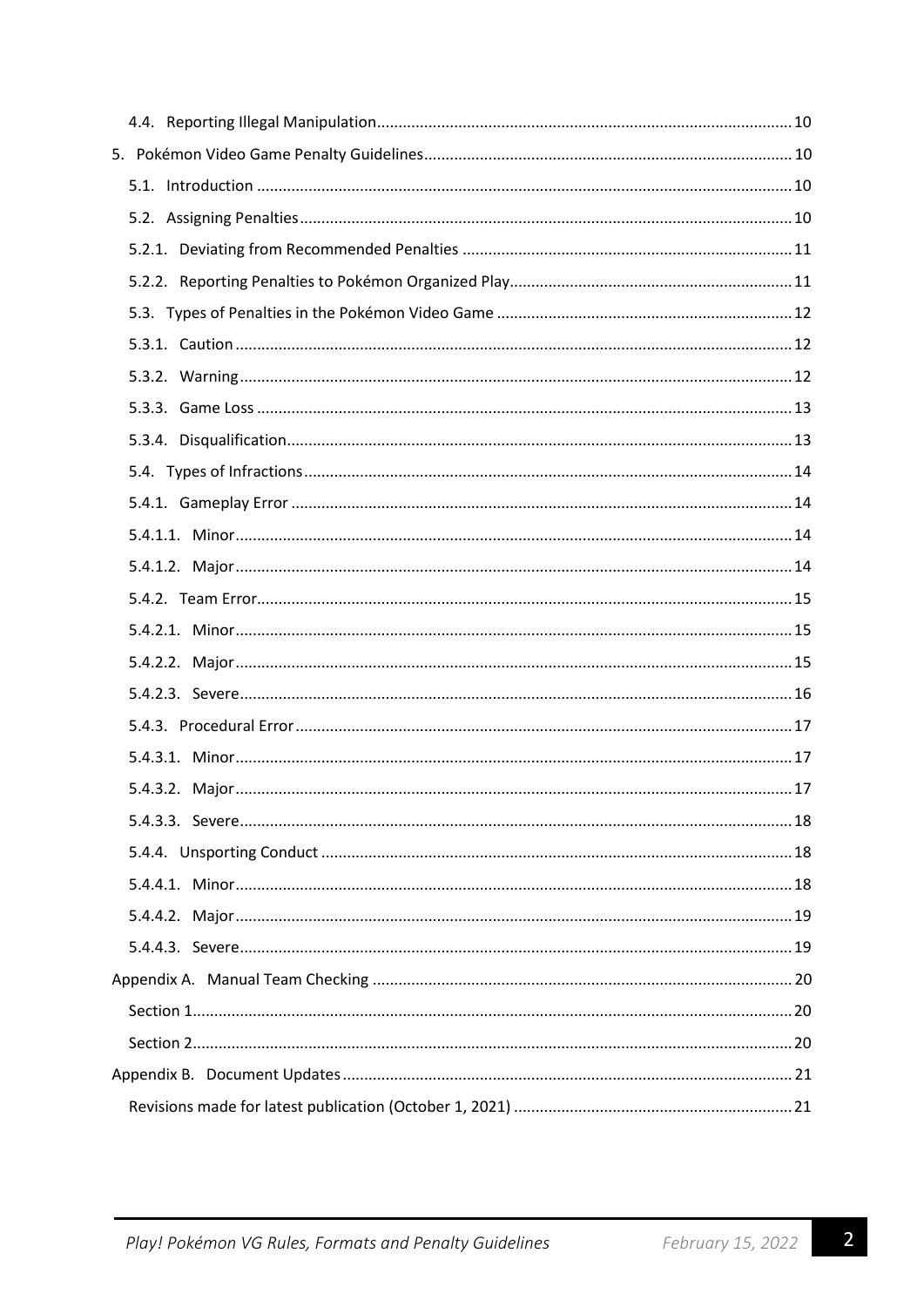# <span id="page-3-0"></span>1. Team Construction

Players are responsible for ensuring that their team adheres to any restrictions set forth by the tournament format and this document. The rules and restrictions that follow are considered the Standard format.

### <span id="page-3-1"></span>1.1. Battle Team Setup

A player must designate a Battle Team and keep the Battle Team unchanged from the beginning to the end of the event. Note: Event staff may alter a Battle Team to apply a penalty earned by the player.

Teams must have between four and six Pokémon, depending on the event format.

### <span id="page-3-2"></span>1.2. Series Changes

With each new Ranked Battle series in the Battle Stadium, adjustments may be made to the list of permitted Pokémon. See below for details.

- Series 12 start date: February 1, 2022.
	- o Series 12 end date: August 31, 2022.

Organizers must ensure they download the appropriate ruleset for their event from the Battle Stadium.

Sometimes, a new series may come into effect midway through a tournament that spans multiple days (for example, a Regional Championship). If this happens, the tournament will continue with the format it started with until the end of the event. Single-day Premier Events held as side events at such locations should use the format that is live on the day they occur.

#### <span id="page-3-3"></span>*1.2.1. Series 12*

Players may use Pokémon with the following Pokédex numbers.

- o Galar Pokédex numbers:
	- $\blacksquare$  #001–397
- o Isle of Armor Pokédex numbers:
	- $\blacksquare$  #001–210
- o Crown Tundra Pokédex numbers:
	- $\blacksquare$  #001–209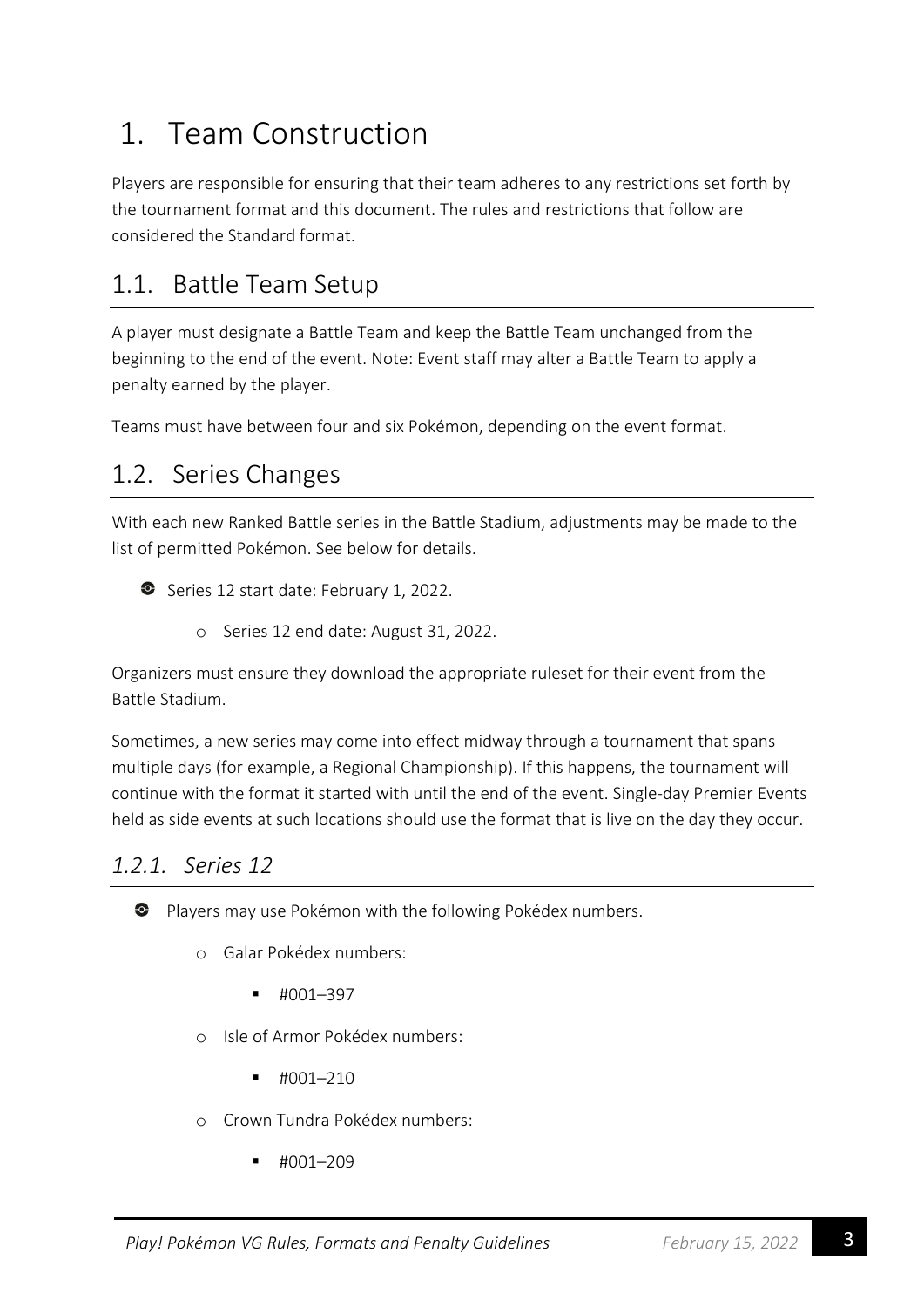o National Pokédex numbers:

| $\blacksquare$ #243-245 | ■ #252—260 | ■ #380–381              |
|-------------------------|------------|-------------------------|
| ■ #480–482              | ■ #485-486 | ■ #488                  |
| $\blacksquare$ #638–642 | ■ #645     | $\blacksquare$ #722-730 |
| ■ #785—788              | ■ #793—799 | ■ #803-806              |

- In addition, players may have up to two Pokémon from the Restricted List in their Battle Team.
	- o The Restricted List consists of the Pokémon with the following National Pokédex numbers:

| 14150      | $\blacksquare$ #249-250 | ■ #382—384              |
|------------|-------------------------|-------------------------|
| ■ #483–484 | ■ #487                  | $\blacksquare$ #643–644 |
| ■ #646     | $\blacksquare$ #716–718 | $\blacksquare$ #789-792 |
| $-4800$    | ■ #888—890              | ■ #898                  |

#### <span id="page-4-0"></span>1.3. Items

Each Pokémon may hold an item, though no two Pokémon may hold the same item.

**•** Players may only use items that can be obtained through regular gameplay (including—but not limited to—rewards earned through participation in online battles and other functions of games released by The Pokémon Company and Nintendo) or items that have been awarded as part of a distribution or special event.

# <span id="page-4-1"></span>1.4. Pokémon

- Players may use Pokémon which were obtained in *Pokémon Sword* or *Pokémon Shield;* were imported into *Pokémon Sword* or *Pokémon Shield* via *Pokémon HOME;* or were received at an official event or distribution.
- A player's team cannot contain two Pokémon with the same National Pokédex number.

**C** Pokémon must have either:

- o The black Galar symbol on their summary screen to signify that they originated in the Galar region
- o The battle-ready symbol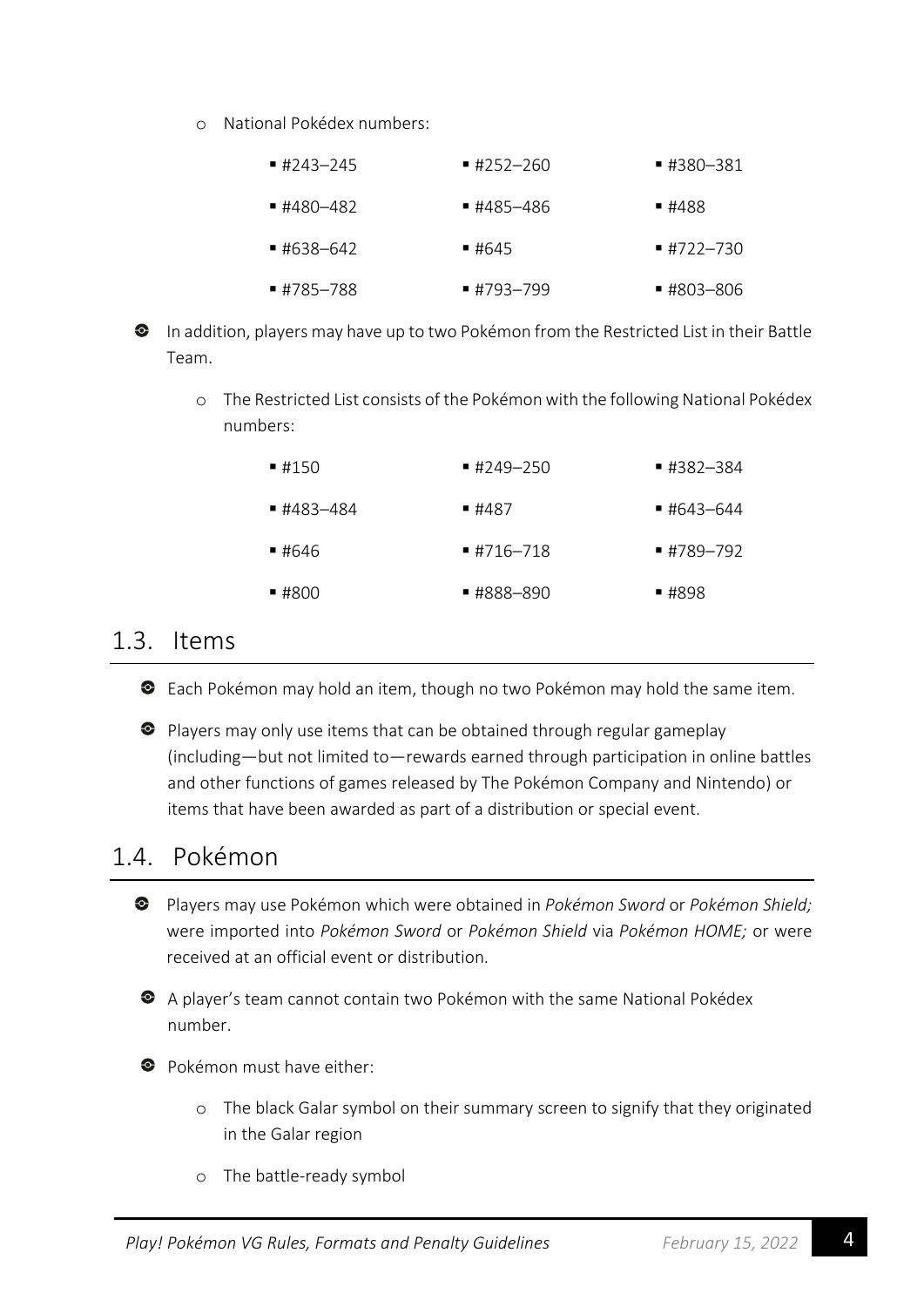

Pokémon may make use of any move or Ability available to that Pokémon through normal gameplay. This includes:

- o Hidden Abilities, if available
- o Moves and Abilities passed via the Pokémon Nursery by a Pokémon brought in using Pokémon HOME
- o Moves and Abilities made available through an official Pokémon event or promotion
- Pokémon above and below Lv. 50 are permitted but will be auto-leveled to Lv. 50 during battle.

Any regional Pokémon form that meets the above criteria may be used.

**•** Pokémon may have the Gigantamax Factor.

# <span id="page-5-0"></span>2. Equipment Rules

#### <span id="page-5-1"></span>2.1. Game Cards

- Only legitimate versions of *Pokémon Sword* or *Pokémon Shield* can be used in Play! Pokémon tournaments. This includes Game Cards and downloadable versions of *Pokémon Sword* or *Pokémon Shield*.
- Players are responsible for ensuring that their Game Card or downloadable game is fully functional.

Under certain circumstances, players may be asked by event staff to modify their League Cards. Players must comply with the instructions of event staff in this regard if they wish to play in the tournament. Players must avoid the use of potentially offensive League Card designs, and any player found to be in breach of this during an event may be subject to penalties up to and including Disqualification.

### <span id="page-5-2"></span>2.2. Game Systems

Players may use any system in the Nintendo Switch™ family of systems during the competition. This includes—but is not restricted to—the Nintendo Switch™ and Nintendo Switch Lite™ systems. Players are responsible for bringing an AC adapter that is compatible with their system.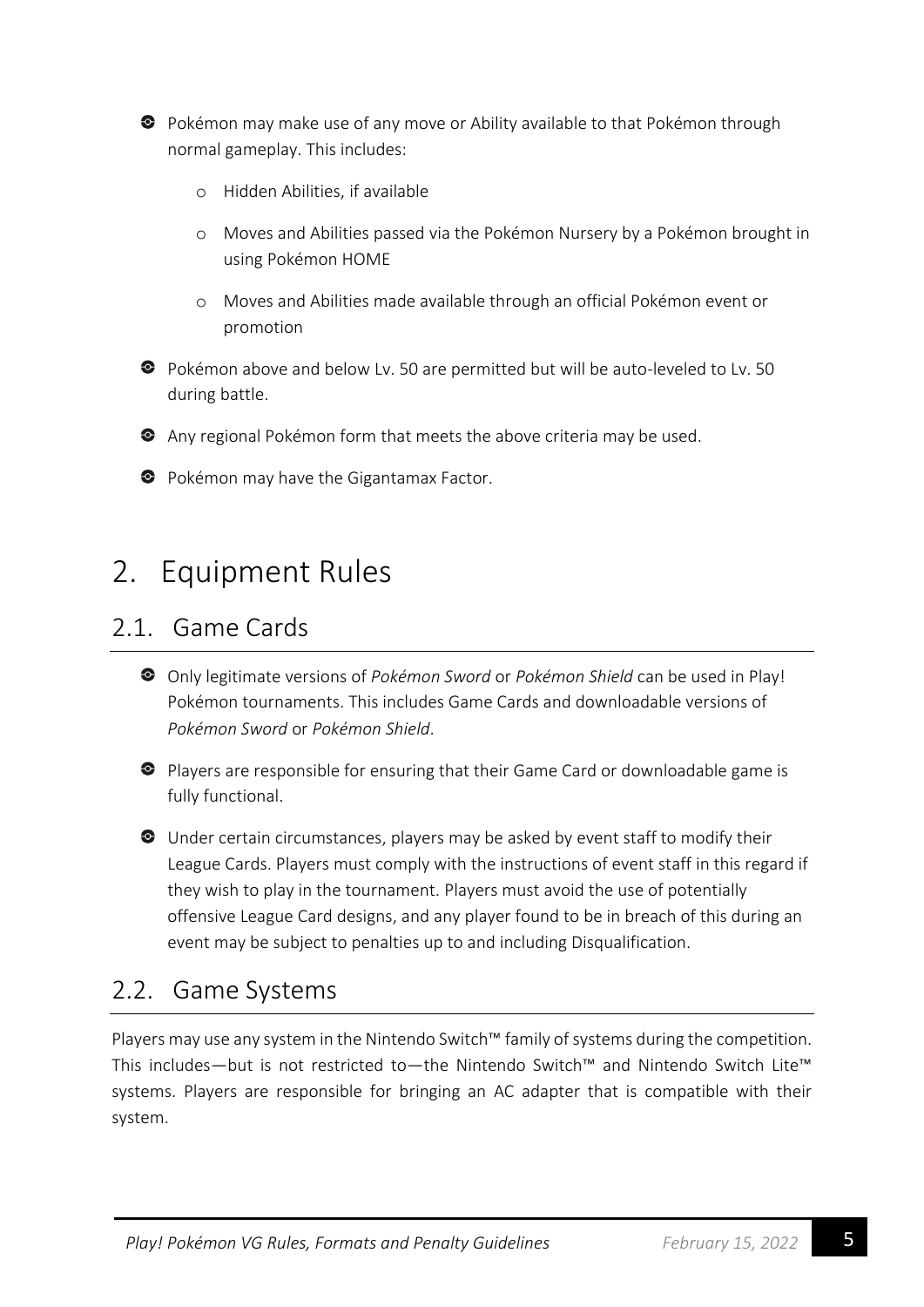**•** Players are responsible for keeping their system charged for the duration of the tournament.

At a Judge's discretion, a match may be moved to the designated charging station. Players must not move to the charging station without receiving permission from a Judge. A match may only be moved between games, and never while a game is in progress.

**•** Players are responsible for ensuring that their game system is fully functional.

**•** Players should ensure that game systems with which they enter Play! Pokémon tournaments are unmodified—that is, free from both custom software and firmware as well as any physical technological modification to the console itself. Players found to be using modified systems may be subject to penalties up to and including Disqualification.

Players may be unable to continue to play in a tournament if Parental Controls prevent their system from performing actions that are necessary for tournament play.

An active Nintendo Switch Online membership (paid) is required for participation in Video Game Championship Series events for the purposes of performing online team checks.

# <span id="page-6-0"></span>2.3. Game Patches, Updates, and Firmware

Players are responsible for ensuring their version of *Pokémon Sword* or *Pokémon Shield* has the latest game update downloaded prior to the start of the tournament and that the latest software update has been performed on their system. Players may be penalized, including Disqualification, if their game is found to be missing the latest update, or if their system is not running on the latest firmware at any time during the tournament.

### <span id="page-6-1"></span>2.4. Tournament Systems

Two styles of tournament system communication exist for Championship Series events:

- Wireless Mode
	- o This is recommended for local events, but the risk of unstable communication at higher player numbers means it is not recommended for larger events.
- LAN Mode
	- o This wired tournament setup consists of players connecting over small local networks. It is recommended for all larger events, though Organizers are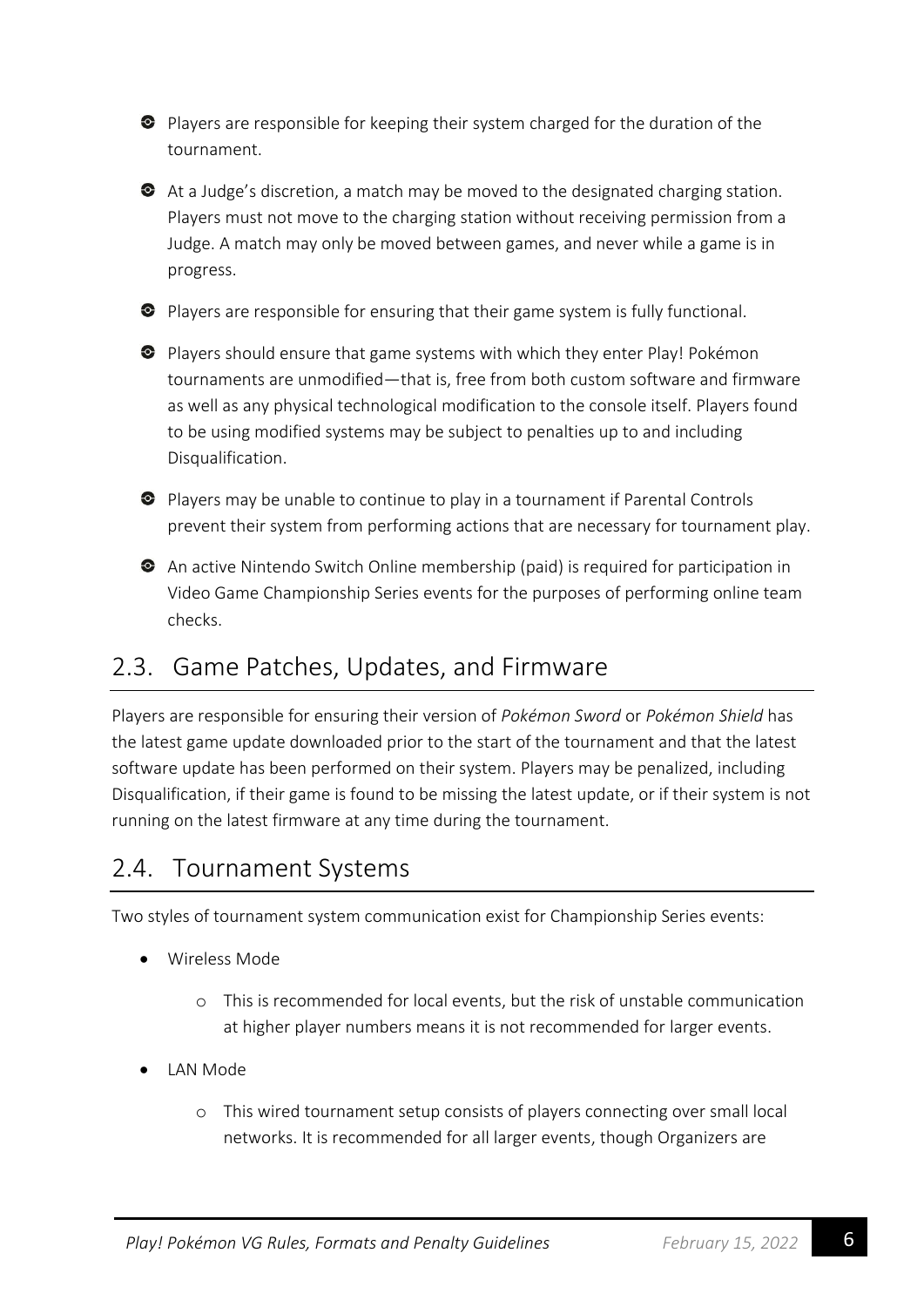permitted to utilize it at events of any size. The following equipment is recommended:

- Nintendo Switch USB stand (for example, the licensed product by HORI)
- USB-to-ethernet adapter
- Ethernet cable (patch, not crossover)
- **E** Network hub with 4–8 ports (plus power supply)
- o Joy-Con controllers must remain attached to the Nintendo Switch at all times during match play.
- o Players are permitted to bring their own officially licensed wired controller. Wireless controllers are not permitted.

All tournaments must run over the appropriate Battle Stadium "Ranked Battle" ruleset.

Match IDs are utilized to facilitate players finding the correct opponent in-game. These are three-digit numbers, constructed as follows:

- The first two digits make up the Station Number and communicate the game to be joined. Station Numbers must be unique within the network at the moment the game begins but can be reused if necessary once a game has started.
- The third digit is the Participant Number and communicates the role the participant will take (player or spectator). For the players, one of them must enter "1" and the other must enter "2" in order to be paired.
- If a game is being streamed, the streaming device enters the same Station Number as the game being streamed and enters "3" as the Participant Number. If multiple streaming devices are being used, they each use subsequent Participant Numbers (for example, "4," "5," and so on).

Organizers are free to devise their own method for match ID assignment so long as it is clearly communicated to the players. Organized Play provides a recommended procedure:

- Station Number: The first two digits of the match ID are the last two digits of the table number the game is taking place at, including a leading zero if necessary (for example, players at table 1 enter "01" as the first two digits).
- Participant Number: The third digit is "1" for Player 1 and "2" for Player 2, as determined by the match slip. If the match slip is not on the table when the game starts, players should decide between themselves.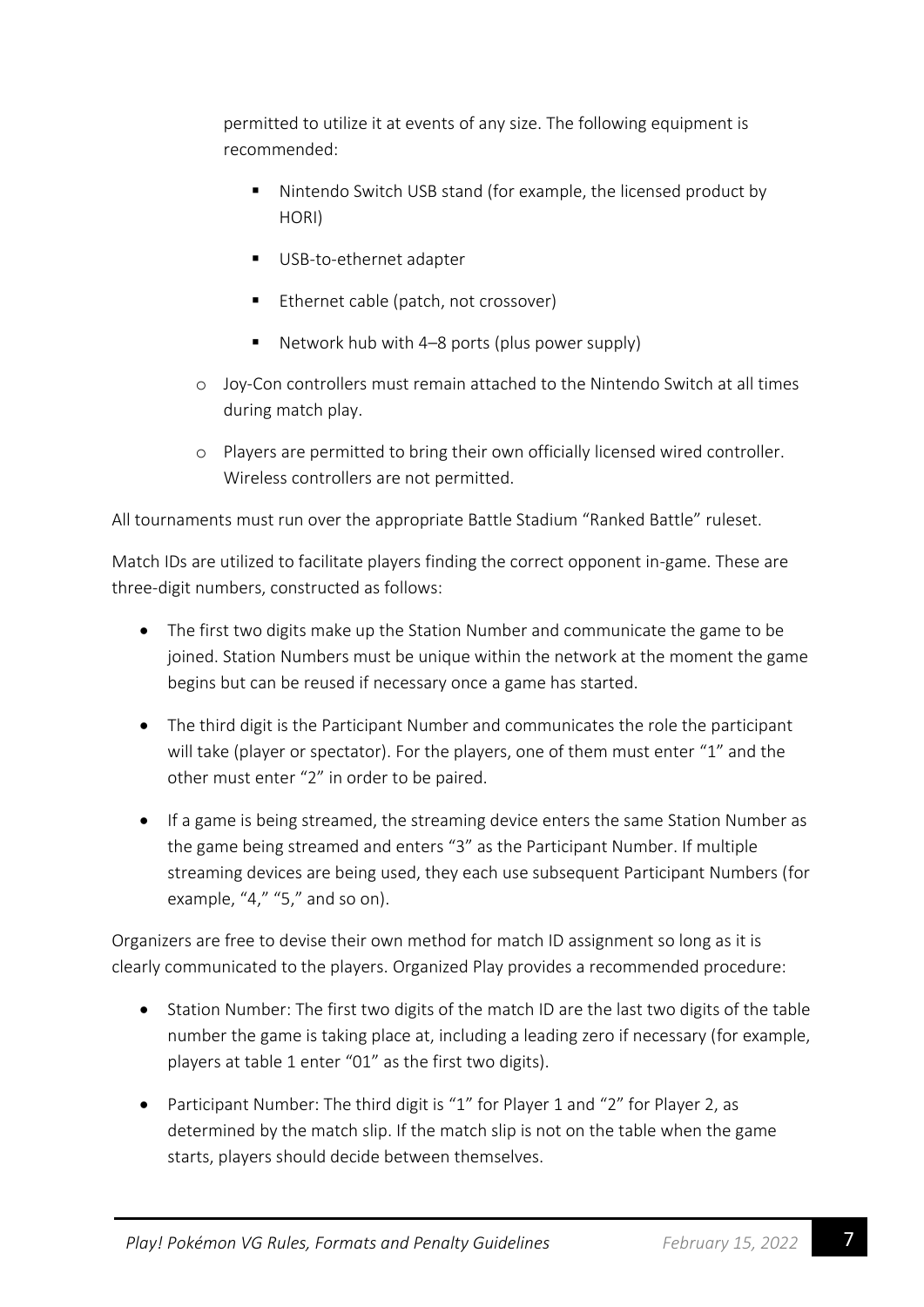- Example: A game taking place at table 789 is being streamed from two separate streaming devices. Participants would enter the following match IDs:
	- o Player 1: 891
	- o Player 2: 892
	- o Streaming device 1: 893
	- o Streaming device 2: 894

#### <span id="page-8-0"></span>2.5. Headphone Use

Headphones may be worn by players only if they are wired and plugged directly into their game system. The headphone wire must be clearly visible.

### <span id="page-8-1"></span>2.6. Notes

Players may take notes at any time during their match, including during Team Preview, but must begin each round with a blank sheet. Lined, ruled, or grid paper is permitted. No written or printed aids, including type charts, are permitted in the play space.

# <span id="page-8-2"></span>2.7. Objects in Play Area

Players are permitted to have good luck charms or objects in the play space but must keep the play space neat.

# <span id="page-8-3"></span>2.8. Team Lists

Players are required to provide a legible and accurate list of the Pokémon that comprise their team. It is recommended that players make use of the official Play! Pokémon Team List document for this purpose.

Team lists should be completed using the language to which the player's game is set.

As long as the team list records the player's name, Player ID, and date of birth, alongside the following information for each Pokémon, it will be accepted:



- Pokémon species, including whether that Pokémon is a regional variant (such as Galarian) or a specific named form (such as Wash Rotom instead of Rotom)
	- o Form name is required in the case of a form with any changes to stats, types, Ability, move pool, weight, or any other battle statistic. Examples include Gourgeist, Oricorio, and Toxtricity.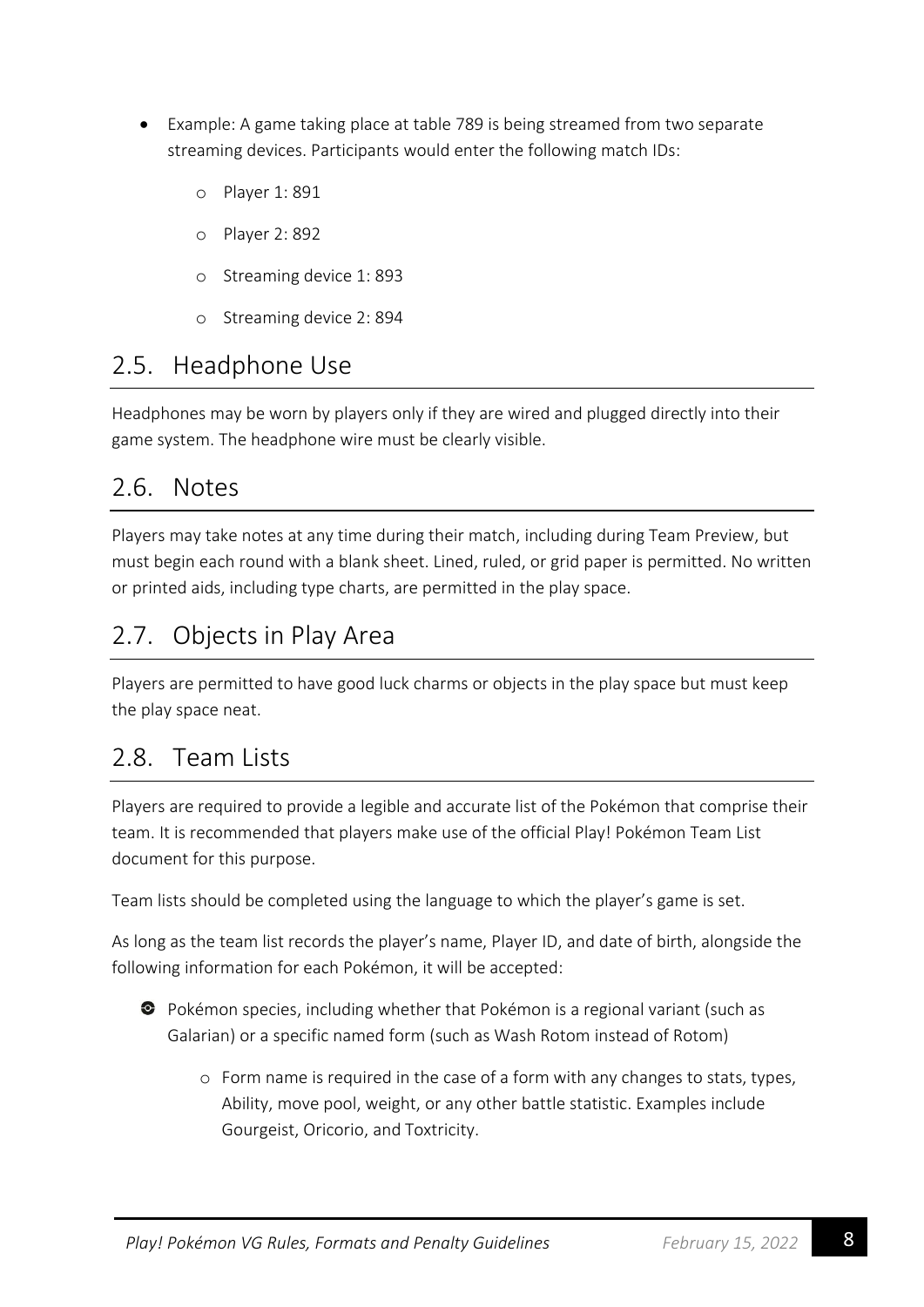- o If the gender of the Pokémon affects any battle statistics, the gender should be listed as a form. Examples include Meowstic and Indeedee. The genders of Nidoran  $\varphi$  and Nidoran  $\sigma$  are part of their species names and should be included.
- o Form name is *not* required in the case of forms that are purely aesthetic in nature or entirely dictated by other criteria listed on the team list. Examples include Gastrodon, Sawsbuck, and Alcremie.
- o If in doubt, it is strongly recommended that the player list the form name, as failing to list the form name in a case for which it is required could result in penalties.

**3** Ability



**C** Held item

Level (this should be the actual level the Pokémon is seen to be when viewed in the player's in-game Box)

**C** All known moves

- All stats (HP / Attack / Defense / Special Attack / Special Defense / Speed), recorded at the Pokémon's actual level
- Whether the individual Pokémon has the Gigantamax Factor (denoted by a red X-like symbol next to the Pokémon's name on the summary screen)

# <span id="page-9-0"></span>3. Match Play

# <span id="page-9-1"></span>3.1. Double Battle Format

Each player selects four Pokémon from their Battle Team to battle with. At the start of the battle, players send out the first two Pokémon in their party, making a total of four Pokémon on the battlefield. Gameplay continues until a player makes all four of their opponent's Pokémon faint or until the in-game time limit has expired.

# <span id="page-9-2"></span>3.2. Number of Games

Matches played during Swiss rounds may be best-of-one or best-of-three at the Tournament Organizer's discretion, although best-of-three is strongly recommended for events at the Regional Championships level and above. Any top cut portion of the event must be run as best-of-three.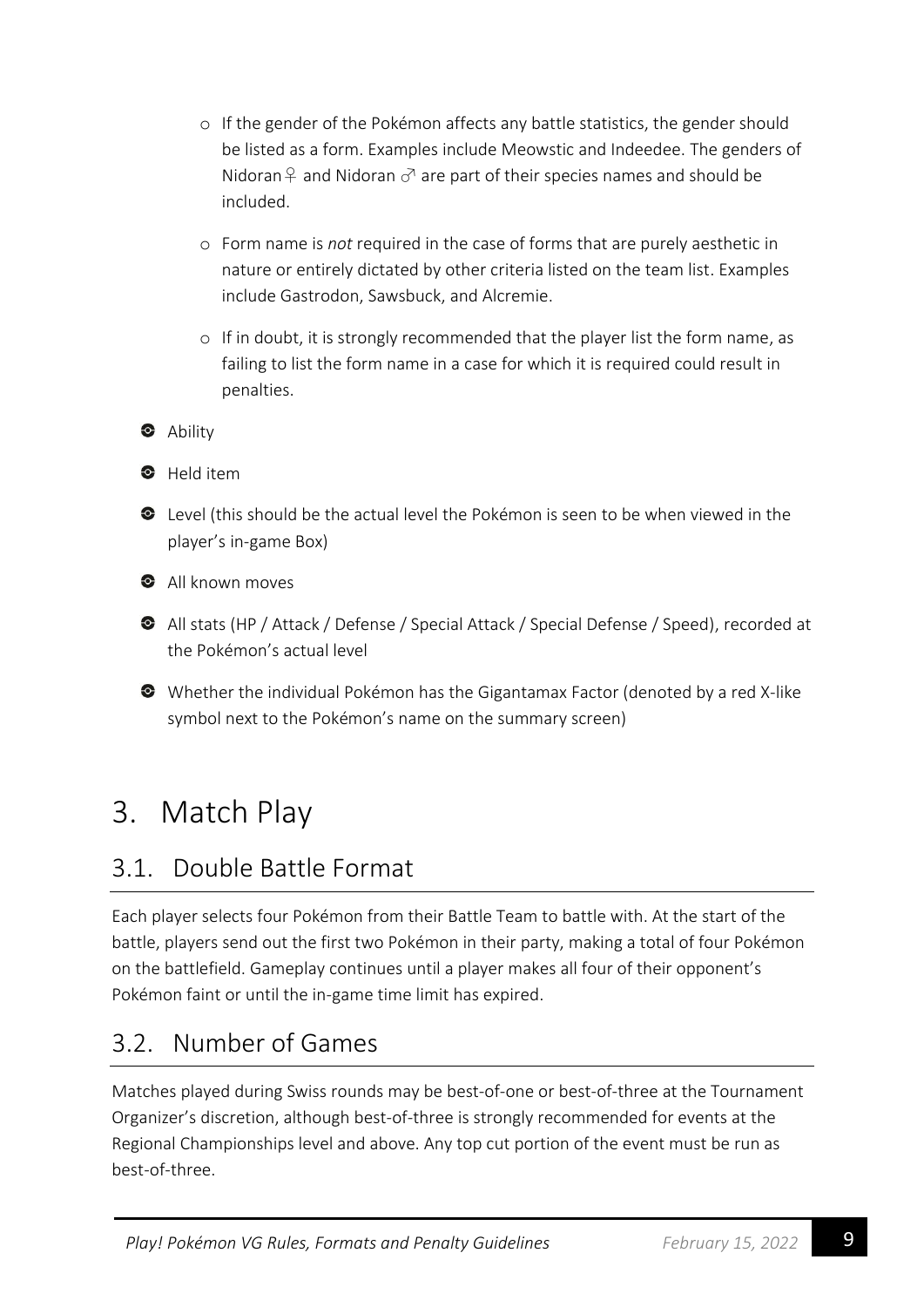There is no round time for Video Game Championship Series events. The expectation is that all matches are allowed to run their course of up to three games. No game should be interrupted or terminated before the natural end of the game unless exceptional circumstances occur (such as Sudden Death).

To avoid going over the maximum number of games playable (as set by the regulations), players are not permitted to use the Live Competition feature to play friendly games during a tournament.

# <span id="page-10-0"></span>3.3. Registering a Battle Team

- Teams must contain a minimum of four Pokémon to participate in these events.
- Selecting Quit Competition and then Unregister after the Battle Team is locked is interpreted as the player opting to drop from the tournament.
- At the start of the tournament, players must submit a team list with details that exactly match those of the player's Pokémon as they appear in the Battle Team.
- Players must use this team during the entire tournament.

#### <span id="page-10-1"></span>*3.3.1. Game Time Limits*

Players may use as much time as allowed each turn. Championship Series tournaments will automatically enforce the following time limits:

- **C** Team Preview: 90 seconds
- $\bullet$  Move time limit: 45 seconds
- **•** Player time (Your Time) limit: 7 minutes
- Game time:
	- o At events where Battle Teams are locked through Live Competition, the game time limit will be 15 minutes. This is the case for the majority of events, including all Premier Challenges and Midseason Showdowns held on a local level and most Regional Championships / Special Events outside of North America, Europe, and Australia.
	- o At events where Battle Teams are locked using specialized distribution consoles, the game time limit will be 20 minutes. This is limited to a small number of events, such as Regional Championships in North America, Europe, and Australia, all International Championships, and the World Championships.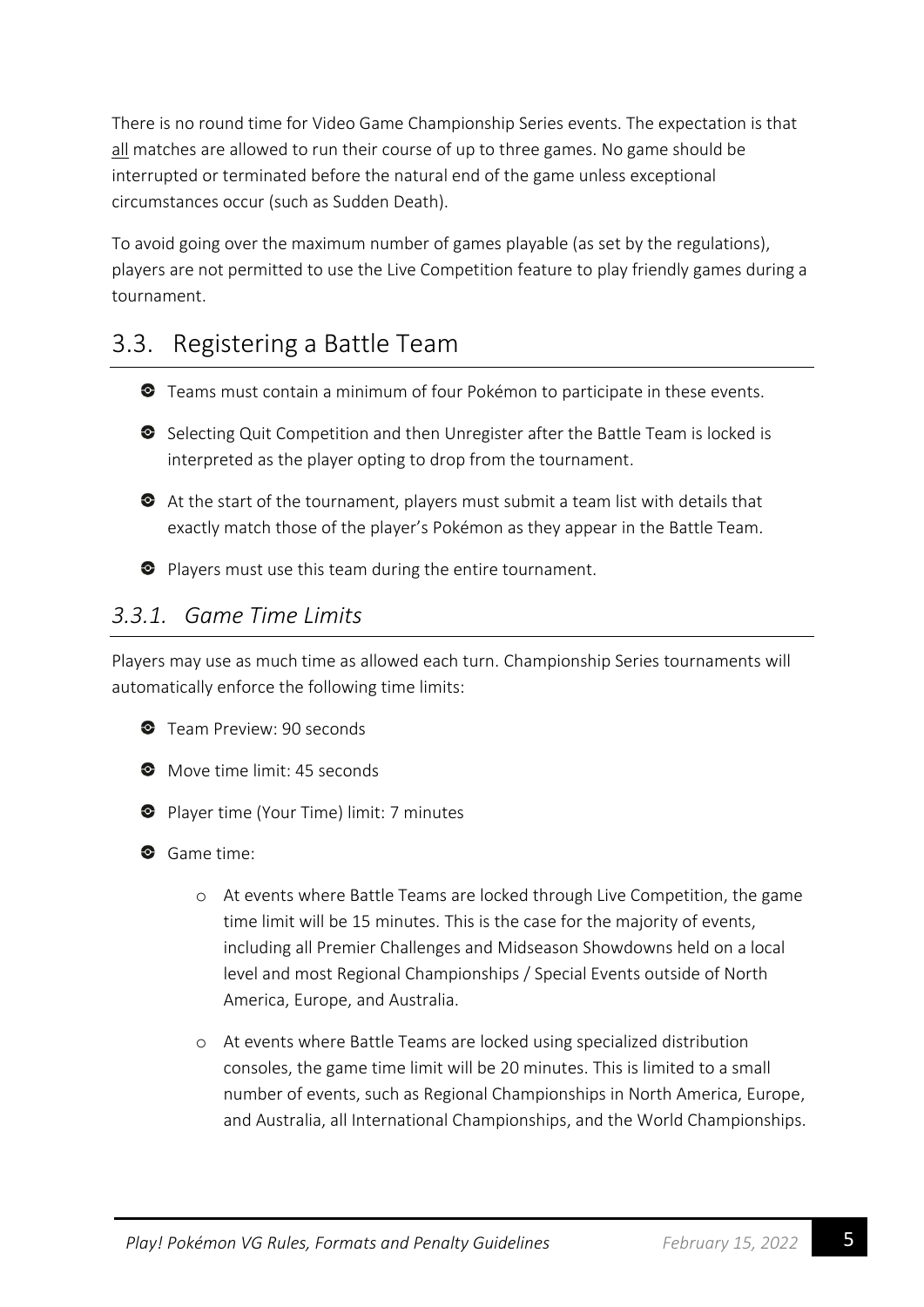o If a player is unsure what timer will be used at a particular event, they should contact the Tournament Organizer.

In the interest of maintaining an enjoyable tournament environment, Pokémon Organized Play may decide to make revisions to these limits during the season based on feedback from Organizers.

# <span id="page-11-0"></span>3.4. Match Resolution

- A player wins by making their opponent's final Pokémon faint.
- **•** If both players' Pokémon faint during the last turn of a match, the player whose Pokémon faints last wins the game.
- Players are unable to resolve a match with an intentional draw (ID).
- A player who selects the Run option is electing to forfeit the game. Should both players select the Run option during the same turn, the game will be recorded as having no winner.

### <span id="page-11-1"></span>*3.4.1. Resolving Best-of-Three Matches in Swiss Rounds*

Use the following criteria, in order, to determine the outcome of a match that is unresolved after the final game has ended. After one of the criteria has been met, none of the others are applied.

- 1. If one player was late to the match or was away from the match without a Judge's permission for any period of time during the round, that player loses the match. To avoid an automatic loss, the absent player must have notified the Judge of this absence before the end of the match.
- 2. If both players were on time and present for the entire match, refer to the following charts to determine at which point the winner of the match is decided.

| Example      | Player   | Game 1<br>Outcome | Game 2<br>Outcome | Game 3<br>Outcome | Sudden<br>Death | Match<br>Outcome |
|--------------|----------|-------------------|-------------------|-------------------|-----------------|------------------|
| Α            | Player 1 | Win               | Win               | Unnecessary       | Unnecessary     | Player 1         |
|              | Player 2 | Loss              | Loss              |                   |                 | wins             |
| B            | Player 1 | <b>Win</b>        | Loss              | Win               |                 | Player 1         |
|              | Player 2 | Loss              | Win               | Loss              | Unnecessary     | wins             |
| $\mathsf{C}$ | Player 1 | Win               | Tie               | Win               |                 | Player 1         |
|              | Player 2 | Loss              |                   | Loss              | Unnecessary     | wins             |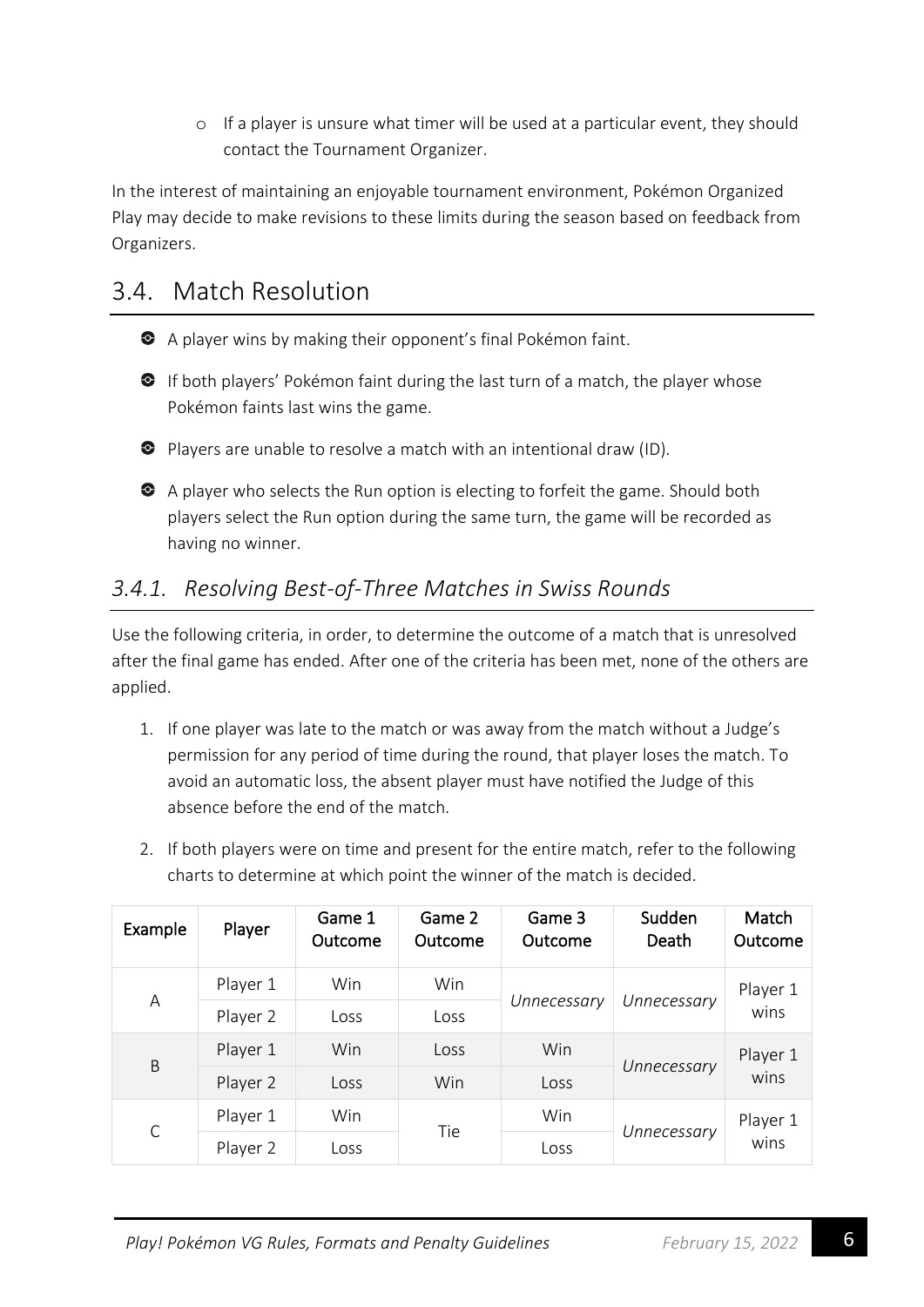| D | Player 1 | Tie | Win  | Tie  |             | Player 1 |
|---|----------|-----|------|------|-------------|----------|
|   | Player 2 |     | Loss |      | Unnecessary | wins     |
| E | Player 1 | Tie | Win  | Win  |             | Player 1 |
|   | Player 2 |     | Loss | Loss | Unnecessary | wins     |
| F | Player 1 |     |      | Tie  | Win         | Player 1 |
|   | Player 2 | Tie | Tie  |      | Loss        | wins     |
| G | Player 1 |     | Win  | Loss | Win         | Player 1 |
|   | Player 2 | Tie | Loss | Win  | Loss        | wins     |

See Section 3.4.4. for the definition of and protocol for Sudden Death games.

If Sudden Death resolves in a tie during Swiss rounds, a tie is given for the match.

#### <span id="page-12-0"></span>*3.4.2. Resolving Best-of-Three Matches in Single-Elimination Rounds*

Use the following criteria, in order, to determine the outcome of a match that is unresolved after the final turn has ended. After one of the criteria has been met, none of the others are applied.

- 1. If one player was late to the match or was away from the match without a Judge's permission for any period of time during the round, that player loses the match. To avoid an automatic loss, the absent player must have notified the Judge of this absence before the end of the match.
- 2. If both players were on time and present for the entire match, refer to the following charts to determine at which point the winner of the match is decided.

| Example      | Player   | Game 1<br>Outcome | Game 2<br>Outcome | Game 3<br>Outcome | Sudden<br>Death | Match<br>Outcome |
|--------------|----------|-------------------|-------------------|-------------------|-----------------|------------------|
| Α            | Player 1 | Win               | Win               | Unnecessary       | Unnecessary     | Player 1         |
|              | Player 2 | Loss              | Loss              |                   |                 | wins             |
| B            | Player 1 | Win               | Loss              | Win               | Unnecessary     | Player 1         |
|              | Player 2 | Loss              | Win<br>Loss       |                   |                 | wins             |
| $\mathsf{C}$ | Player 1 | Win               | Tie               | Win               | Unnecessary     | Player 1         |
|              | Player 2 | Loss              |                   | Loss              |                 | wins             |
| D            | Player 1 | Tie               | Win               | Tie               | Unnecessary     | Player 1         |
|              | Player 2 |                   | Loss              |                   |                 | wins             |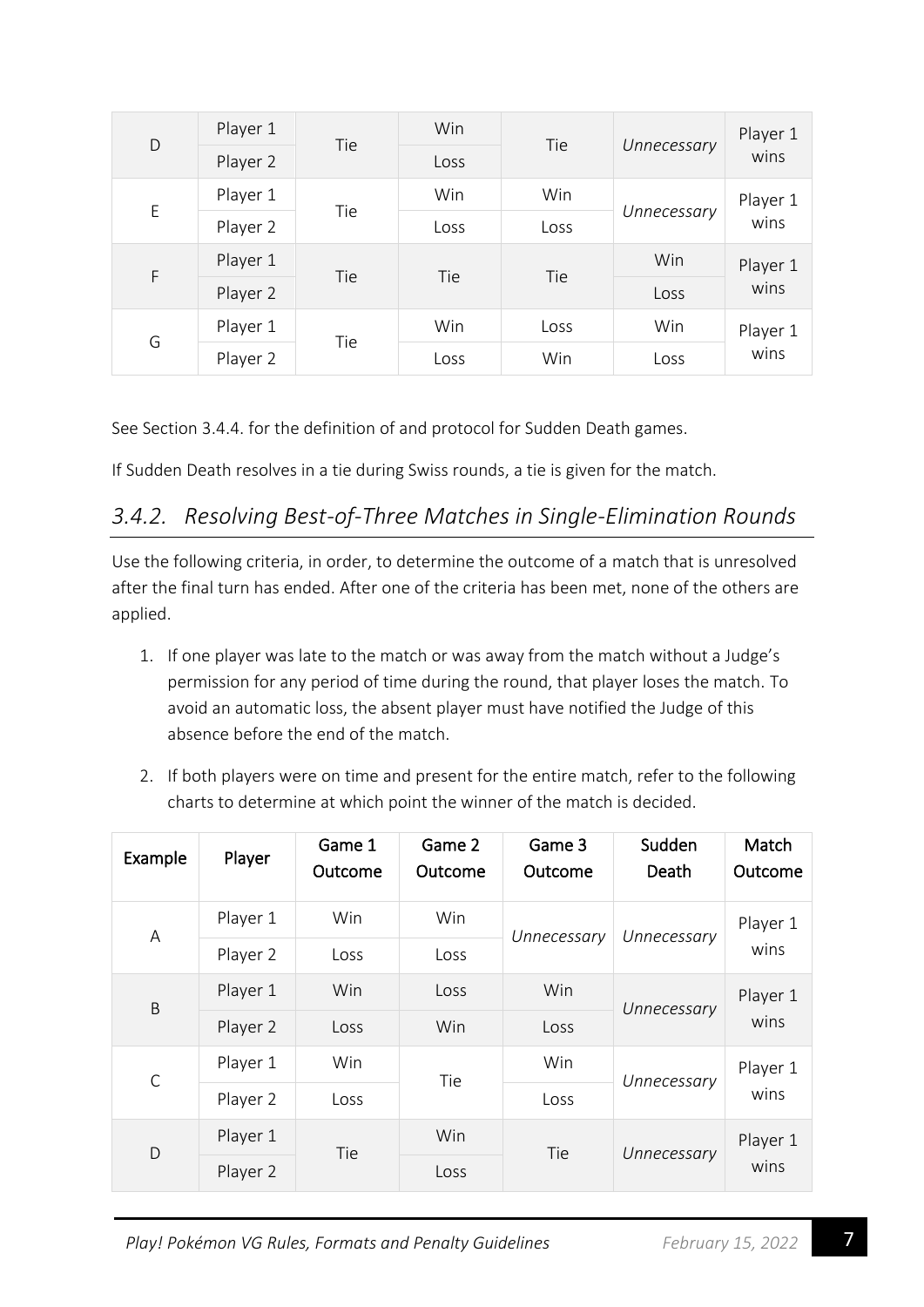| E | Player 1 | Tie | Win  | Win  | Unnecessary | Player 1 |
|---|----------|-----|------|------|-------------|----------|
|   | Player 2 |     | Loss | Loss |             | wins     |
| F | Player 1 | Tie | Tie  | Tie  | Win         | Player 1 |
|   | Player 2 |     |      |      | Loss        | wins     |
| G | Player 1 | Tie | Win  | Loss | Win         | Player 1 |
|   | Player 2 |     | Loss | Win  | Loss        | wins     |

If Sudden Death resolves in a tie during Single Elimination rounds, a second Sudden Death game will be played.

#### <span id="page-13-0"></span>*3.4.3. Sudden Death*

During Sudden Death, players begin a new game. Players are required to gain an advantage in number of remaining Pokémon over their opponent. After each turn has been completed, tournament staff will determine the number of Pokémon that each player has remaining to determine if an advantage has been gained.

- **If both players have the same number of Pokémon remaining at the end of the turn,** the game continues for another turn.
- **•** If either player has more remaining Pokémon than their opponent at the end of the turn, that player wins the game.
- If both players' final Pokémon faint on the same turn, the game will end naturally. In this case, the game will utilize in-built match resolution to determine the result of the game.

#### <span id="page-13-1"></span>*3.4.4. Double Game Freeze*

In some rare circumstances, players may experience a situation where both games freeze, and it is not clear which player is at fault. In this situation, the game cannot progress any further by organic means and must be resolved as outlined in the table below.

The point in the game at which the double game freeze happens has an impact on how the resolution should occur.

| Pokémon Remaining in Team           | <b>Game Resolution</b>                |
|-------------------------------------|---------------------------------------|
| 4–4 (including during Team Preview) | Game void, restart from the beginning |
| $4 - 3$                             | Tie                                   |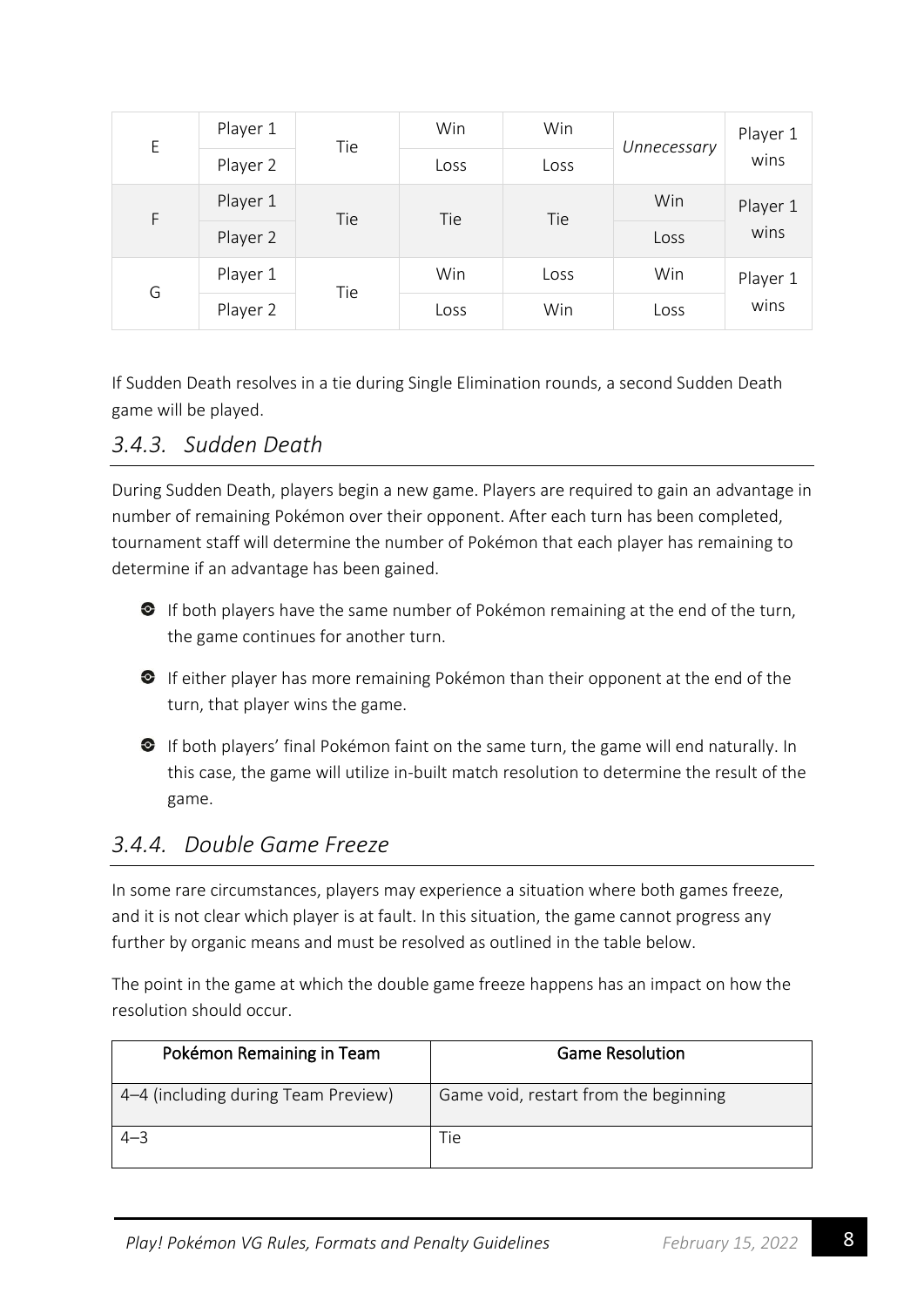| $4 - 2$ | Tie                                        |
|---------|--------------------------------------------|
| $4 - 1$ | Win for player with most remaining Pokémon |
| $3 - 3$ | Tie                                        |
| $3 - 2$ | Tie                                        |
| $3 - 1$ | Win for player with most remaining Pokémon |
| $2 - 2$ | Tie                                        |
| $2 - 1$ | Tie                                        |
| $1 - 1$ | Tie                                        |

# <span id="page-14-0"></span>4. Team Checks

At all Premier Events, team checks must be performed. Pokémon Organized Play recommends that team checks be performed on at least 10 percent of teams over the course of the tournament. The teams of all players advancing to a Single Elimination portion of a tournament should be checked after Swiss rounds have concluded. The team check consists of two parts: a team list check and a legality check.

# <span id="page-14-1"></span>4.1. Team List Check

Staff must verify that the player's Battle Team matches the team list they submitted.

# <span id="page-14-2"></span>4.2. Legality Check

Staff must verify that the player's Battle Team is legal for tournament play, in terms of both the parameters specified by the tournament format and checking for signs of illegal manipulation. This is split into electronic and manual processes.

### <span id="page-14-3"></span>*4.2.1. Electronic Team Check*

This involves running a player's Battle Team through the Battle Stadium check. To do this, follow the below steps.

1. Enter Battle Stadium and begin to set up a Casual Battle. When prompted to choose a Battle Team, use the Team Registration option to copy the player's team into a new Battle Team. Select that team for the battle.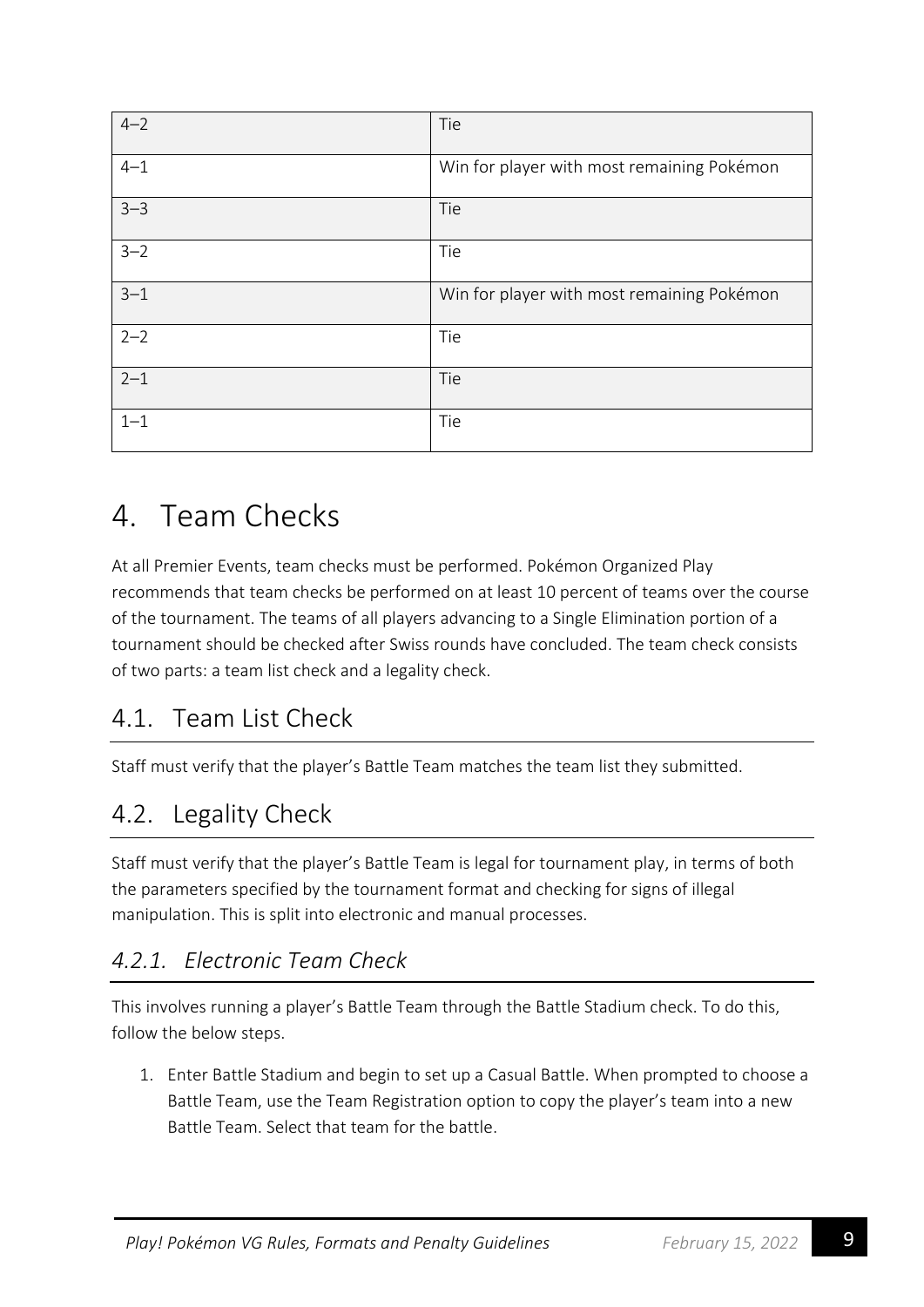2. When the message "Searching for an opposing Trainer" appears, press the Power button to put the console into Sleep Mode and disconnect the search. At this point, the team has passed. If, instead, a message appears saying that some Pokémon are unable to participate, penalties may need to be applied appropriately.

#### <span id="page-15-0"></span>*4.2.2. Manual Team Check*

A small number of criteria are not caught by the electronic team check. The team should be viewed in-game and checked using Appendix A: Manual Team Checking.

# <span id="page-15-1"></span>4.3. Illegally Manipulated Pokémon

The use of external devices, such as a mobile app, to modify or create items or Pokémon in a player's Battle Team is expressly forbidden. Players found to have Pokémon or items that have been tampered with may receive a Disqualification, regardless of whether the Pokémon or items belong to that player or were traded for.

# <span id="page-15-2"></span>4.4. Reporting Illegal Manipulation

Any Play! Pokémon member who believes they have discovered a new method of illegal team manipulation, via any means, should report this to the Pokémon Organized Play team through the **Customer Support Portal**.

# <span id="page-15-3"></span>5. Pokémon Video Game Penalty Guidelines

# <span id="page-15-4"></span>5.1. Introduction

Play! Pokémon protocols and procedures are intended to foster a spirit of friendly competition at all Play! Pokémon events. However, situations occasionally arise—whether intentionally or unintentionally—in which players and spectators do not abide by the Play! Pokémon rules or the spirit of the game. In these cases, penalties can be earned, ranging from Cautions and Warnings that do not represent substantial corrective action to more lasting forms of penalties, including Disqualification from an event.

This section of the document is intended to provide organizers and Judges with guidelines by which they can assign and report penalties in a fair, even, and logical way.

# <span id="page-15-5"></span>5.2. Assigning Penalties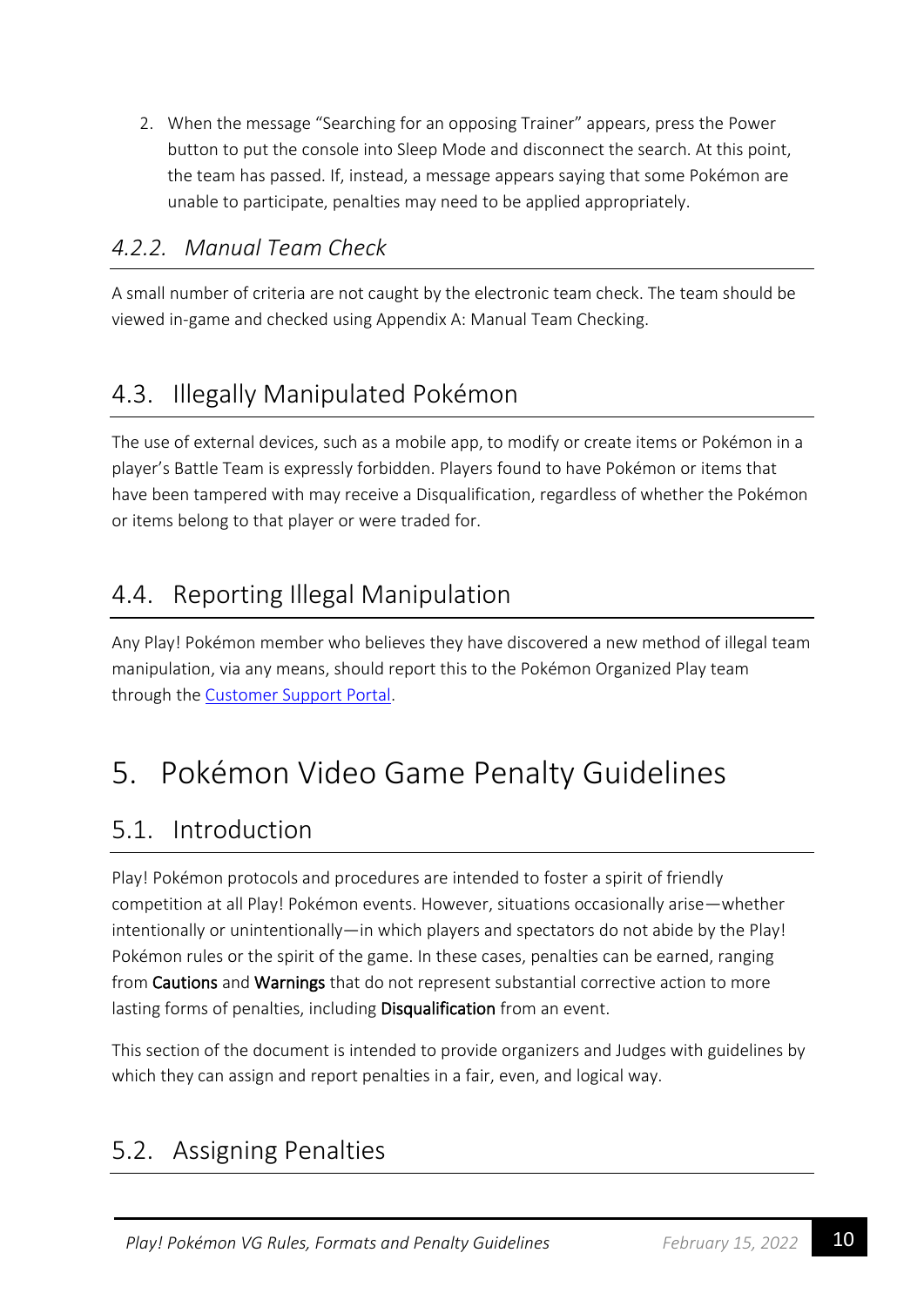Play! Pokémon Professors should seek to create fun, safe, and non-stressful play experiences for our players. For this reason, the application of penalties should be handled in the most polite and discreet manner possible.

Every time a penalty is assigned, it should be accompanied by an explanation of specifically how the player's actions are disallowed by the Play! Pokémon Tournament Rules documents, and by a clear description of what penalty will result from a repeated infraction. The application of penalties should be handled in a way that is positive and that moves the player toward a better overall understanding of the rules. To avoid singling players out or making a spectacle of an incident, organizers and Judges may want to assign penalties in private.

In some cases, a player may choose to drop from the event in an attempt to avoid receiving a serious penalty. This tactic is unacceptable. The Head Judge should notify the player that the penalty will still be assessed and reported to Pokémon Organized Play accordingly.

# <span id="page-16-0"></span>*5.2.1. Deviating from Recommended Penalties*

The penalties for infractions are simply recommendations and may be increased or decreased in severity based on circumstances. As a general rule, Judges should take an especially easy approach with the Junior age division. Younger players are often prone to make mistakes due to lack of experience or from the intimidation of playing in a competitive environment. Pokémon Organized Play recommends starting with a Caution for most penalties applied to players in the Junior age division. Younger or less-experienced players should always be given the benefit of the doubt, as they are often learning the game and most of the mistakes they make are accidental. These players may be given additional Caution penalties before a Warning is issued.

The final word on what penalties should be applied to which players and at what time is up to the Head Judge of the event. The Professor organizing the tournament and other Judges may assign penalties, but they should always check with the Head Judge before assigning a penalty more severe than a Warning. All Cautions and Warnings assigned by any Judge or organizer should be reported to the Head Judge of the event. The Head Judge is required to report any penalty above a **Caution** to Pokémon Organized Play.

# <span id="page-16-1"></span>*5.2.2. Reporting Penalties to Pokémon Organized Play*

Simple Cautions do not need to be reported to Pokémon Organized Play; however, penalties at the Warning level and above must be reported. Pokémon Organized Play tracks each player's penalty history to differentiate intentional repetition of infractions from unintentional occurrences and to determine if long-term action is necessary.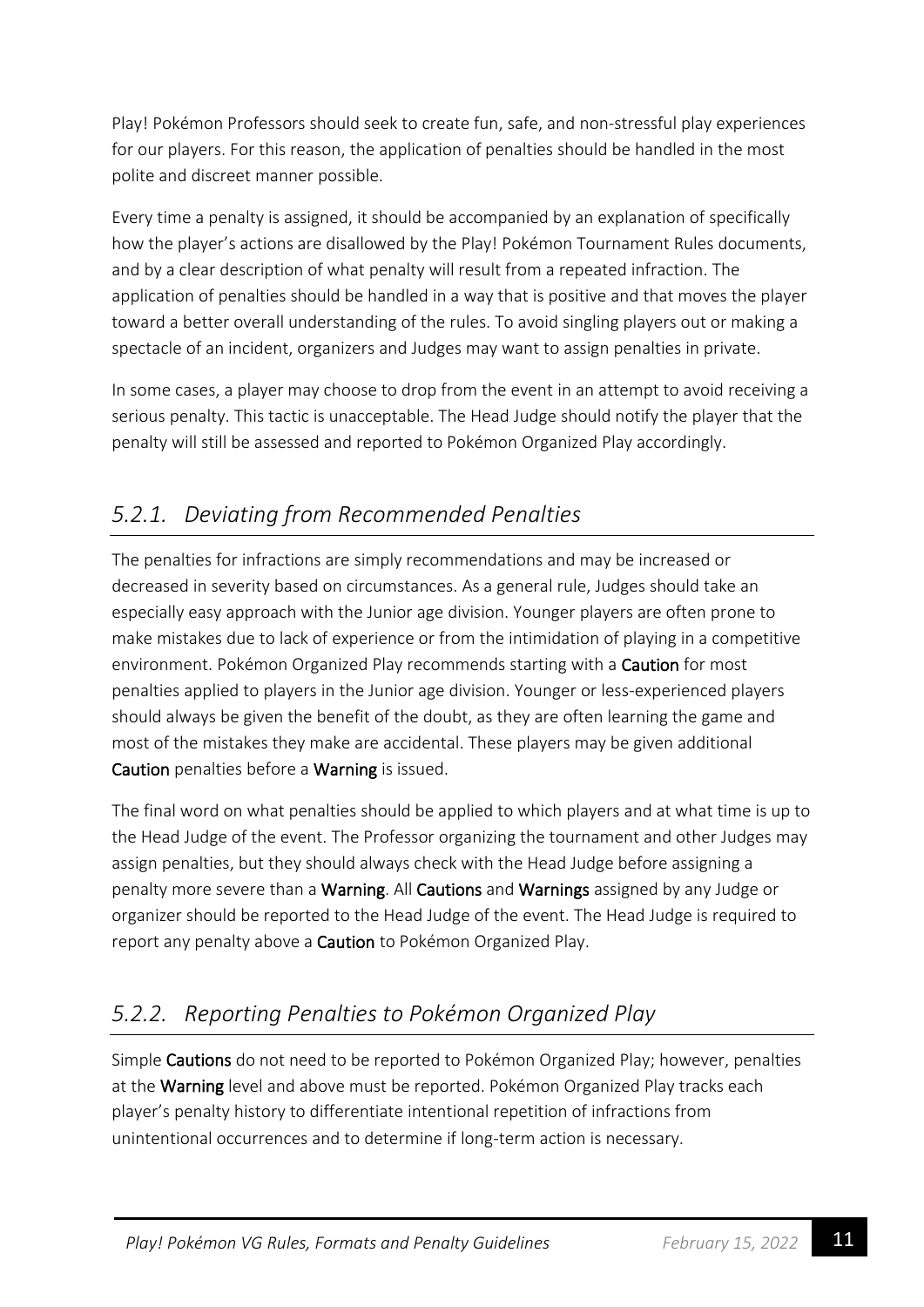Penalties that require reporting must be submitted to playercoordinator@pokemon.com within seven days of the event date. A penalty-reporting form can be found on the Tournament Rules and Resources page for your convenience.

If you cannot access the penalty reporting form, please email the information below to playercoordinator@pokemon.com:

- **Tournament sanctioning number**
- **•** Player IDs and names of the relevant players
- Player ID and name of the Judge issuing the penalty
- A detailed account of the relevant proceedings of the event, up to and including the infraction, the response from the Judges and organizer, and the reaction, if any, of the involved players

In the event of a Disqualification, it is also the responsibility of the Head Judge to submit a full and thorough report of the incident to Pokémon Organized Play. This report should detail all factors that contributed to the decision to issue this penalty, as well as the names and Player ID numbers of all Professors who were present at the time of the incident.

# <span id="page-17-0"></span>5.3. Types of Penalties in the Pokémon Video Game

The following list details the various levels of penalty in order of severity. Only Pokémon Organized Play (POP) is authorized to add to or alter any of the penalties below. Organizers and Judges may not issue any penalties other than those listed below. In addition to the below penalties, the Judge or organizer may need to take further corrective action, such as removing an illegal Pokémon from a player's team.

### <span id="page-17-1"></span>*5.3.1. Caution*

A Caution is the most basic of assigned penalties. In essence, the Judge or Tournament Organizer assigning the Caution is merely notifying the player that they did something wrong. The Caution should be followed with an explanation to the player about the correct procedure as well as notification to the player that a repeated offense may result in a higher penalty.

#### <span id="page-17-2"></span>*5.3.2. Warning*

A Warning is similar to a Caution in that both are minor penalties. They differ in that Warnings must be reported to POP by the Head Judge or organizer of the event in which they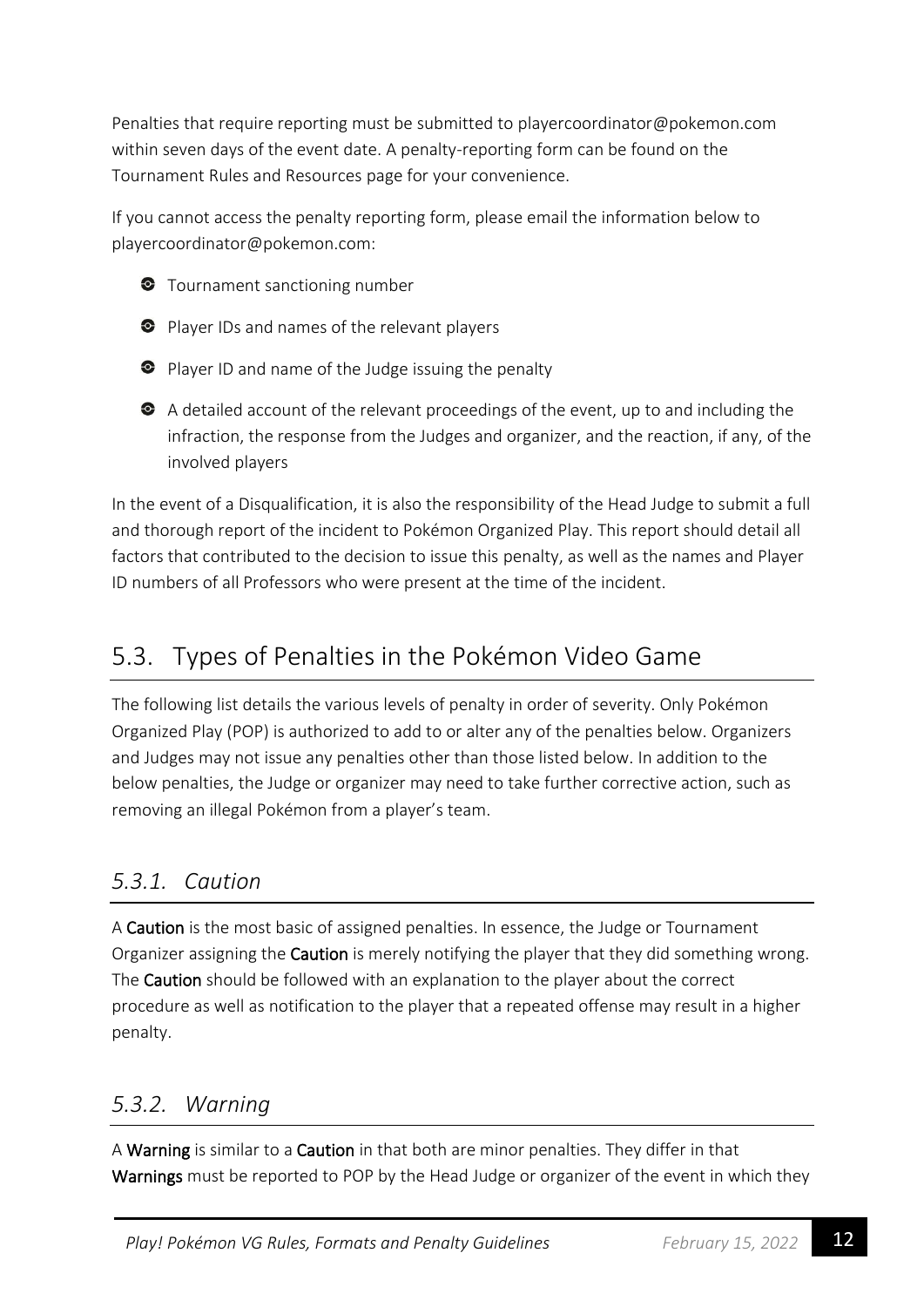occur. If younger or less-experienced players commit a second offense that was penalized the first time with a Caution, a second Caution is a suitable second penalty, but a Warning may need to be issued on a third offense. Judges should always use discretion when escalating a penalty in the Junior age division, as this group is often still learning the game.

After a **Warning** has been issued, the issuing TO or Judge should confirm that the erring player is aware of the proper rules and procedures as set forth in the Play! Pokémon VG Rules, Formats, and Penalty Guidelines document. The player should be informed that a repeat offense may result in an escalated penalty.

#### <span id="page-18-0"></span>*5.3.3. Game Loss*

The Game Loss penalty is generally used when a mistake has been made that has a severe impact to the point where the game is irreparably broken and unable to continue. This penalty is also used for other major procedural errors or problems.

When issuing a Game Loss penalty during an active game, the game is recorded as a loss for the player receiving the penalty. In extreme cases where significant errors have been made by both players in a game, a **Game Loss** penalty may be issued to both players simultaneously. A game terminated in this manner is not a tie; it is recorded as having no winner.

If a Game Loss penalty is issued between rounds, the penalty is applied to the player's next game.

#### <span id="page-18-1"></span>*5.3.4. Disqualification*

Disqualification is the most serious penalty that can be issued at a tournament. Its use should be strictly reserved for the most extreme cases, where a player's actions (whether intentional or unintentional) have significantly and negatively impacted the integrity or operation of the entire event. Players who receive this penalty are removed from the tournament and become ineligible to receive any prizes. It is important that the removal be enacted in such a way so as not to inflame, extend, or call any more attention to the situation than is absolutely necessary.

The timing of a player's disqualification has an impact on the remainder of the tournament.

If disqualified after pairings are posted or during an active match, the player is given a loss for that round, and then dropped from the event.

If disqualified after their match is completed but before pairings for the next round are posted, the player is simply dropped from the event.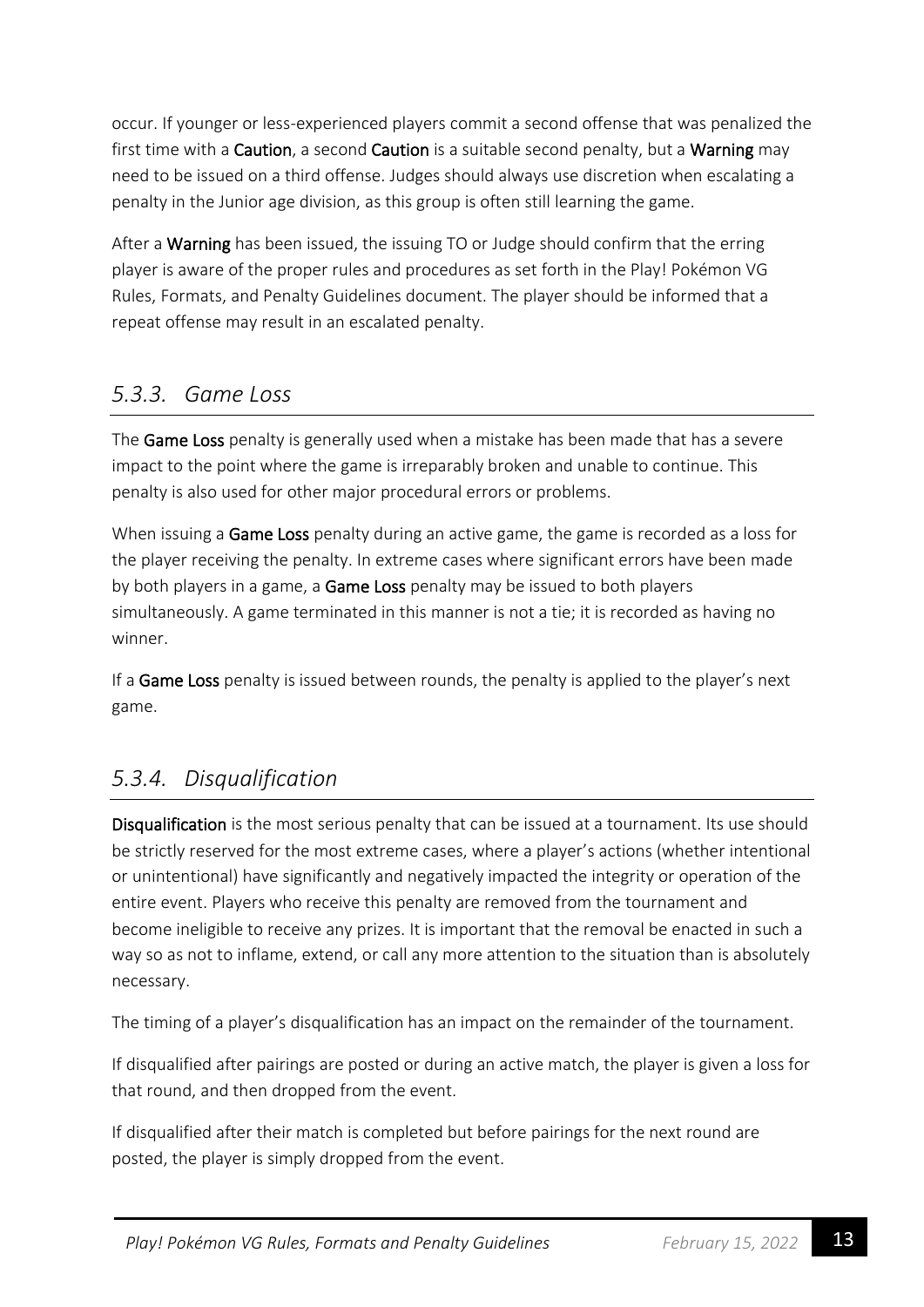If disqualified at any point during a Single Elimination cut, the player is dropped from the event, and their opponent receives a win for that round.

If the player's actions warrant it, asking the player to leave the tournament site may be necessary. The player receiving the penalty should be given time to collect their belongings and to make arrangements with any other players they may have traveled with.

# <span id="page-19-0"></span>5.4. Types of Infractions

There are several categories of infraction, and each should be treated slightly differently based on the age and experience level of the involved players. Each infraction lists two penalties.

The Tier 1 Penalty is the first penalty that should be assigned to a player committing this type of infraction at an event such as a Premier Challenge or Midseason Showdown.

The Tier 2 Penalty should be assigned at events such as Regional Championships, Special Championships, International Championships, or World Championships events, as players at these events are held to a higher standard of gameplay.

#### <span id="page-19-1"></span>*5.4.1. Gameplay Error*

This infraction covers general mistakes made during a game. These mistakes can have very little impact on a game, or they can bring a game to an abrupt halt. This category defines the levels of errors and outlines the appropriate penalties for each.

#### <span id="page-19-2"></span>*5.4.1.1. Minor*

Recommended Penalty:

Tier 1—Caution (first offense); Warning (second offense); Game Loss (third offense) Tier 2—Warning (first offense); Game Loss (second offense)

Examples of Gameplay Error: Minor include:

**•** Inducing a fixable frozen match delay

#### <span id="page-19-3"></span>*5.4.1.2. Major*

Recommended Penalty: Game Loss

Examples of Gameplay Error: Major include:

Gigantamaxing a Pokémon not listed as eligible to Gigantamax in Section 1.4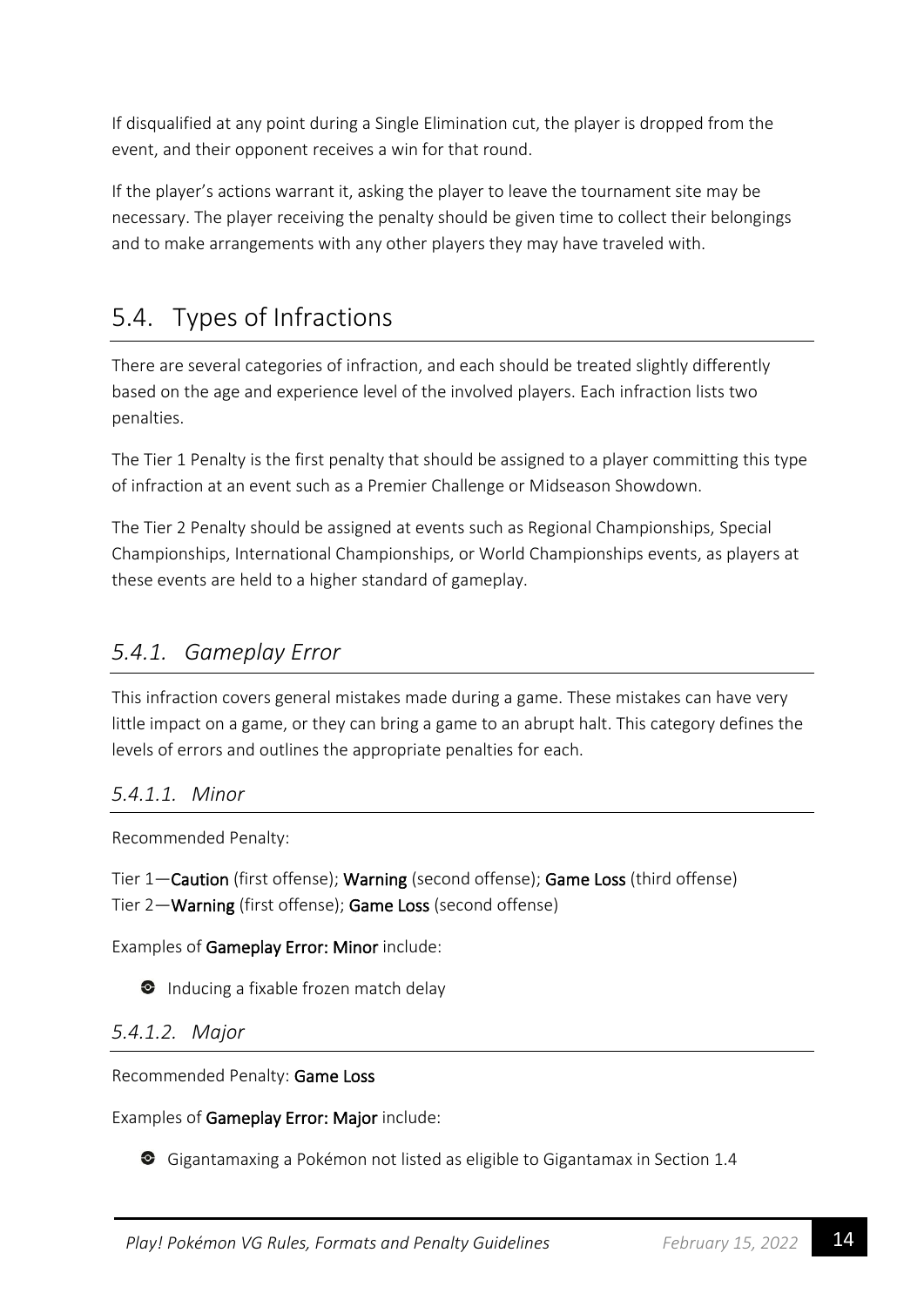- **•** Removal of Game Card mid-game
- **C** Loss of power to game system
- $\bullet$  Inducing an unfixable frozen game state\*
- Attempting to view the opponent's screen to gain an advantage (screen peeking)\*\*

*\*If both players are experiencing an unfixable frozen game state, and it is unclear which player is at fault, the problem should be resolved as outlined in 3.4.5. Double Game Freeze.*

*\*\*Game Loss is recommended as the starting penalty for a first offense. If the player is confirmed to have engaged in a second offense, the penalty should be escalated to Disqualification.*

#### <span id="page-20-0"></span>*5.4.2. Team Error*

This infraction encompasses problems found with a player's Battle Team.

#### <span id="page-20-1"></span>*5.4.2.1. Minor*

Recommended Penalty: Warning

Examples of Team Error: Minor may include:

- A Pokémon or item in the player's Battle Team does not match the team list, resulting in no potential competitive advantage. Examples may include the following:
	- o A Pokémon is listed without accurate form information, but other information contained on the team list makes it apparent which form is being used.
		- Example #1: Rotom is listed on the team list when Heat Rotom is contained in the Battle Team, but the form-exclusive move Overheat is correctly listed in the move set on the team list.
		- Example #2: Mr. Mime alone is listed on the team list when Galarian Mr. Mime is contained in the Battle Team, but the form-exclusive Ability Screen Cleaner is correctly listed on the team list.
	- o A Pokémon is listed as holding Charcoal but is holding a Flame Plate in the Battle Team and does not know the move Fling.

#### <span id="page-20-2"></span>*5.4.2.2. Major*

Recommended Penalty: Game Loss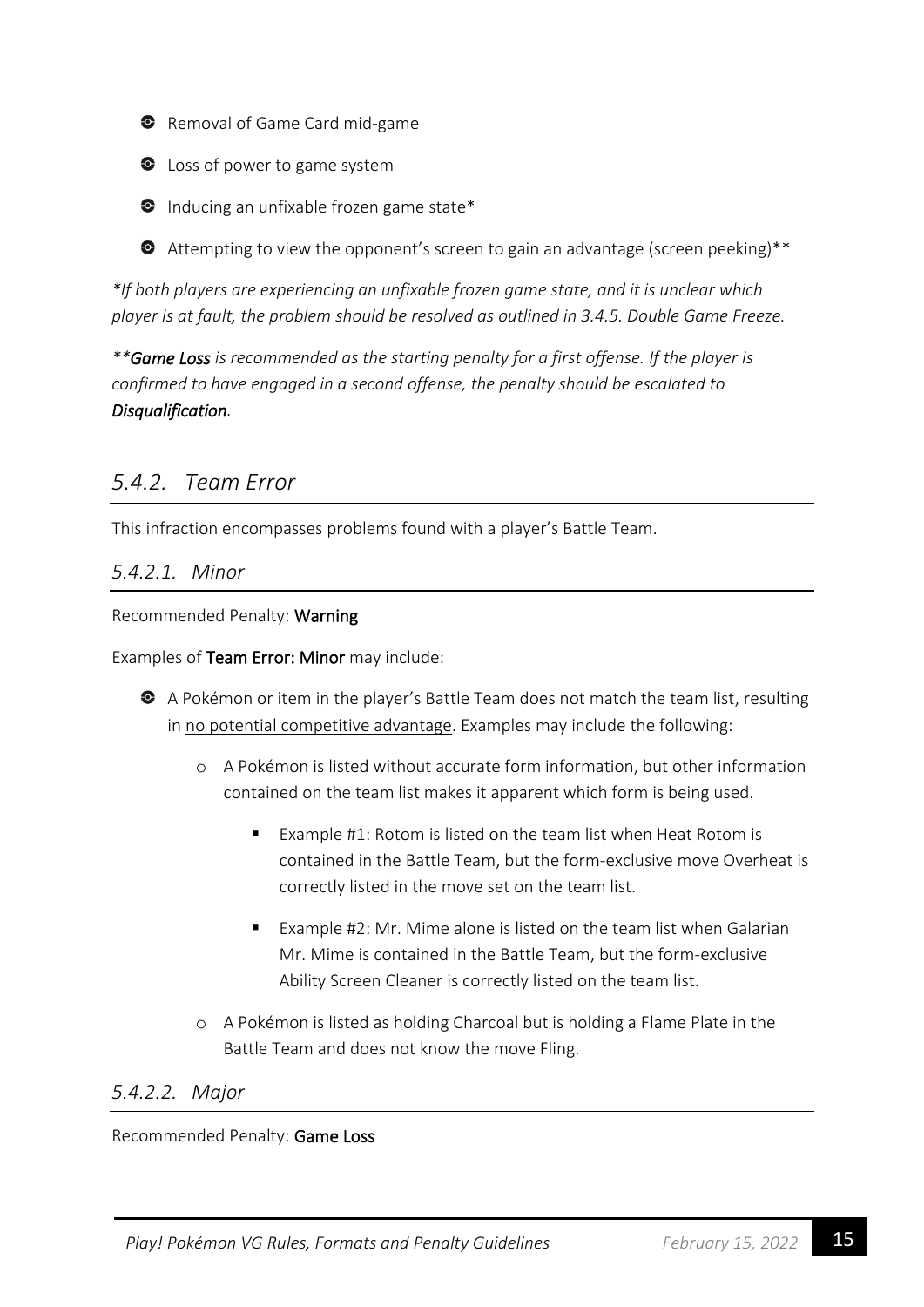In all cases, the offending Pokémon or held item should be prohibited from play and the appropriate penalty should be applied. If this results in a player having fewer than four usable Pokémon remaining in their team, the infraction should be escalated to Team Error: Severe. If the Pokémon or held item described on the team list is immediately available, the player should be given the opportunity to add the correct one to their team.

If the player is unable to present the correct held item, the offending item should be removed and not replaced.

If an error is found after one match is completed but before the following round is paired, any Game Loss penalties issued as a result should apply retroactively to the completed game.

Examples of Team Error: Major may include:

- A Pokémon or item in the player's Battle Team does not match the team list, resulting in potential competitive advantage. Examples may include the following:
	- o A Pokémon is listed without accurate form information, and no other information contained on the team list makes it apparent which form is being used.
		- Example #1: Rotom is listed on the team list when Wash Rotom is contained in the Battle Team, and the correct association cannot be reasonably made by event staff by considering the move set.
		- Example #2: Mr. Mime alone is listed on the team list when Galarian Mr. Mime is contained in the Battle Team, and the Ability field on the team list has been left blank.
	- o A move is listed as "Thunder" on the team list when the move known by the Pokémon in the Battle Team is actually Thunder Wave.
	- o A Pokémon's stat is not listed or is listed incorrectly on the team list.
- A Pokémon on the player's team also appears in Section 1 of the Manual Team Checking Appendix.
- A Pokémon on the player's team has a nickname, OT, or other attribute that deliberately makes reference to matters that go against the Spirit of the Game.

#### <span id="page-21-0"></span>*5.4.2.3. Severe*

Recommended Penalty: Disqualification

Examples of Team Error: Severe include: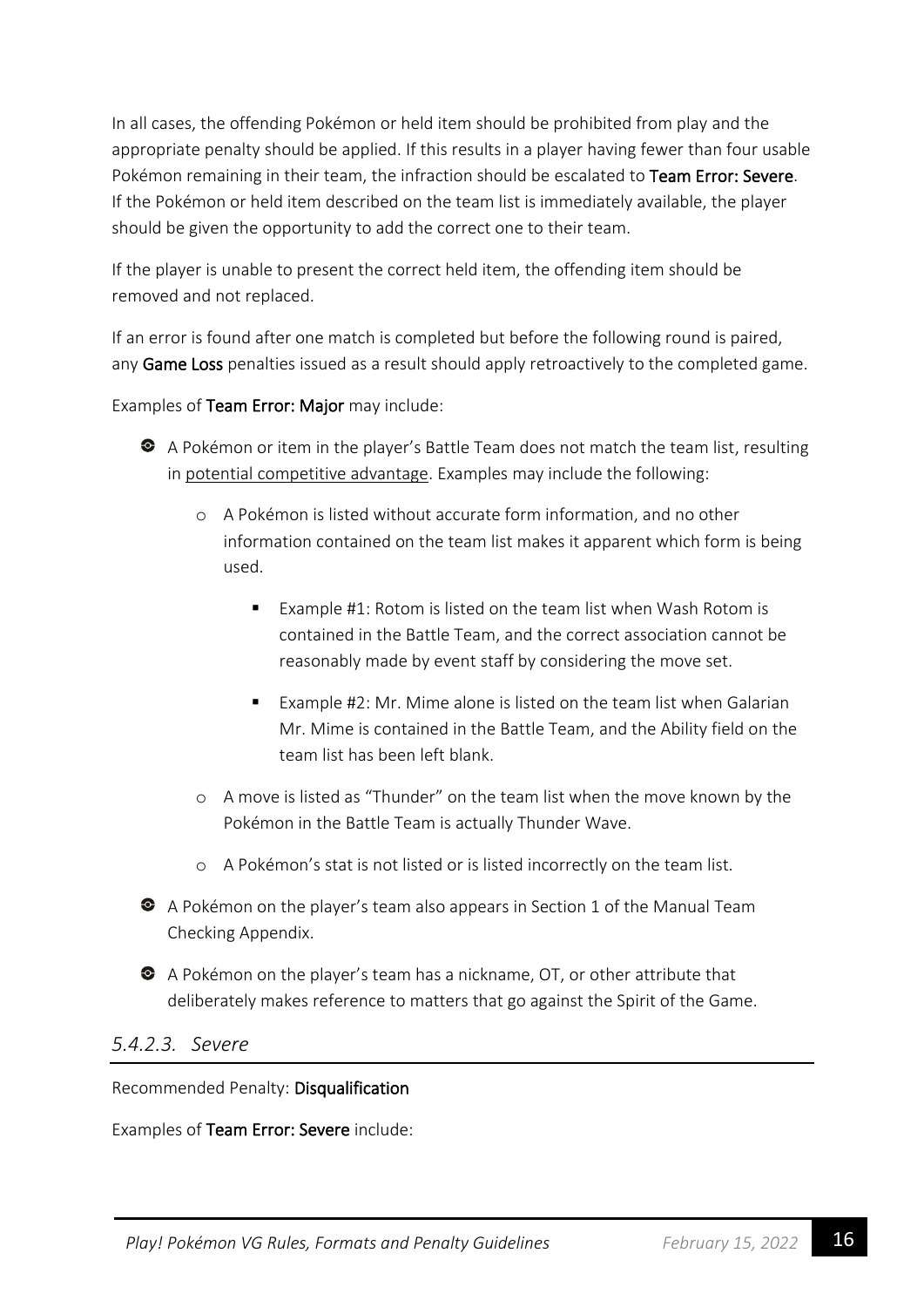A player has fewer usable Pokémon remaining than the permitted minimum team size after receiving earlier penalties.



A Pokémon on the player's team also appears in Section 2 of the Manual Team Checking Appendix.

Any indication via official tools that a Pokémon has been illegally manipulated, such as a player's team failing an electronic team check

#### <span id="page-22-0"></span>*5.4.3. Procedural Error*

A player who causes an error in the operation of an event, such as misreporting a match, playing the wrong opponent, failing to notify a Judge or TO that they are dropping from the event, or other such errors, needs to be reminded of the procedural rules of a Play! Pokémon event. As with Gameplay Errors or other accidental infractions, this reminder is customarily given with a Caution penalty. Repeated infractions may result in higher penalties.

#### <span id="page-22-1"></span>*5.4.3.1. Minor*

#### Recommended Penalty: Caution

This category covers smaller errors that do not have a serious impact on the operation of the event. If the situation can be corrected before any delay or disruption occurs, the correction should always be made and no higher penalty than a Caution should be dispensed for a first infraction. If the situation goes unreported until delay or disruption is caused, a Warning is a suitable first penalty.

#### Examples of Procedural Error: Minor include:

- Walking away from a match before both players' game systems have recognized the results of the final game
- Forgetting to sign the match slip
- **C** Entering marked or announced staff-only areas
- **•** Interrupting staff during announcements to players or rulings in progress

#### <span id="page-22-2"></span>*5.4.3.2. Major*

#### Recommended Penalty: Warning

Occasionally errors are made that have a much larger impact on the tournament's operation. Some can cause a major delay in the timeliness of the event; others can cause a significant inconvenience for other players. In some extreme cases, the penalty for this infraction can be escalated to a **Game Loss** for a first offense.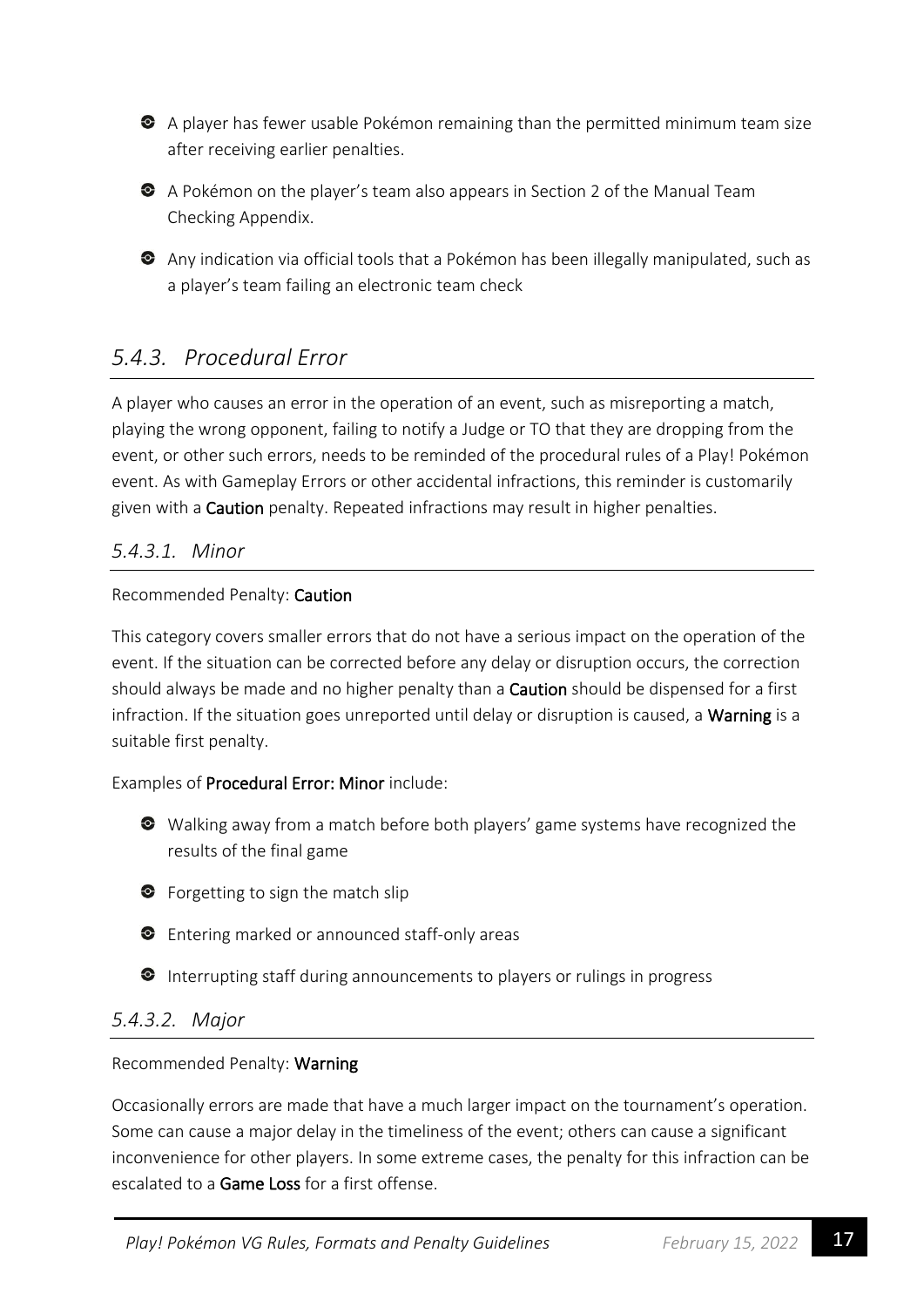#### Examples of Procedural Error: Major include:



Showing up late to a match (less than 5 minutes)

#### <span id="page-23-0"></span>*5.4.3.3. Severe*

#### Recommended Penalty: Game Loss

This category is typically reserved for an infraction that has a significant impact on the event, or that is the result of a breakdown in event protocol.

#### Examples of Procedural Error: Severe include:



- Showing up late to a match (5 minutes or more)
- **•** Failing to report dropping from an event before leaving the venue (this penalty should be issued whether or not the player is there to receive it)
- Playing the incorrect opponent (in this case, the player sitting at the wrong table receives the penalty)

#### <span id="page-23-1"></span>*5.4.4. Unsporting Conduct*

This group of penalties covers the inappropriate actions taken by players or spectators at an event. This category always assumes that the offending actions are intentional. A player does not have to be actively involved in a match to receive an Unsporting Conduct penalty. While players and spectators should enjoy their tournament experience, they also need to remember that their actions can have a negative impact on fellow participants.

#### <span id="page-23-2"></span>*5.4.4.1. Minor*

#### Recommended Penalty: Warning

Players are expected to behave in a respectful manner to all attendees and staff of a Pokémon event. Players who don't behave properly need to be reminded with the issuance of a penalty. Infractions in this category have no impact on the event operation itself.

Examples of Unsporting Conduct: Minor include:



**•** Leaving a small amount of garbage in the tournament area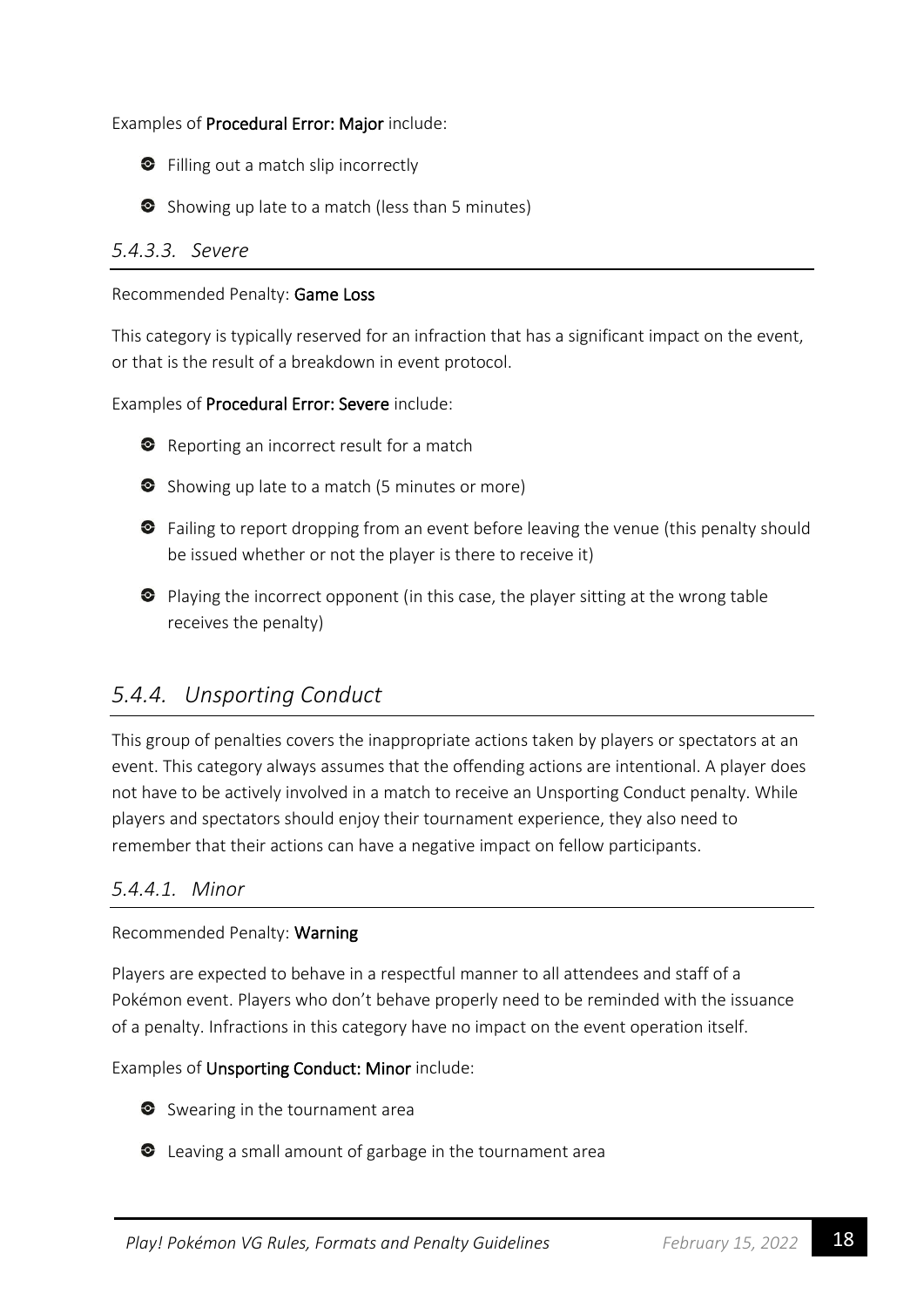

 $\bullet$  Disturbing a match in progress

#### <span id="page-24-0"></span>*5.4.4.2. Major*

#### Recommended Penalty: Game Loss

Infractions in this category have a direct impact on event operation or cause a small degree of emotional distress to those around them.

#### Examples of Unsporting Conduct: Major include:

- Leaving a large amount of garbage in the tournament area
- **•** Failure to comply with the instructions of the event staff
- Attempting to manipulate a match through intimidation or distraction
- Refusal to sign a match slip

#### <span id="page-24-1"></span>*5.4.4.3. Severe*

#### Recommended Penalty: Disqualification

Infractions in this category have a serious impact on event operation or integrity, cause great emotional distress to those around them, or involve a physical altercation.

Examples of Unsporting Conduct: Severe include:

- **C** Defacement of tournament area
- Determining the outcome of a match by random means, by the use of bribery or coercion, or by any means other than those set forth in these guidelines
- <sup>3</sup> Assault
- Use of profanity or physical threats to event staff
- <sup>O</sup>Theft
- Use of slurs or insults
- $\bullet$  Lying to the event staff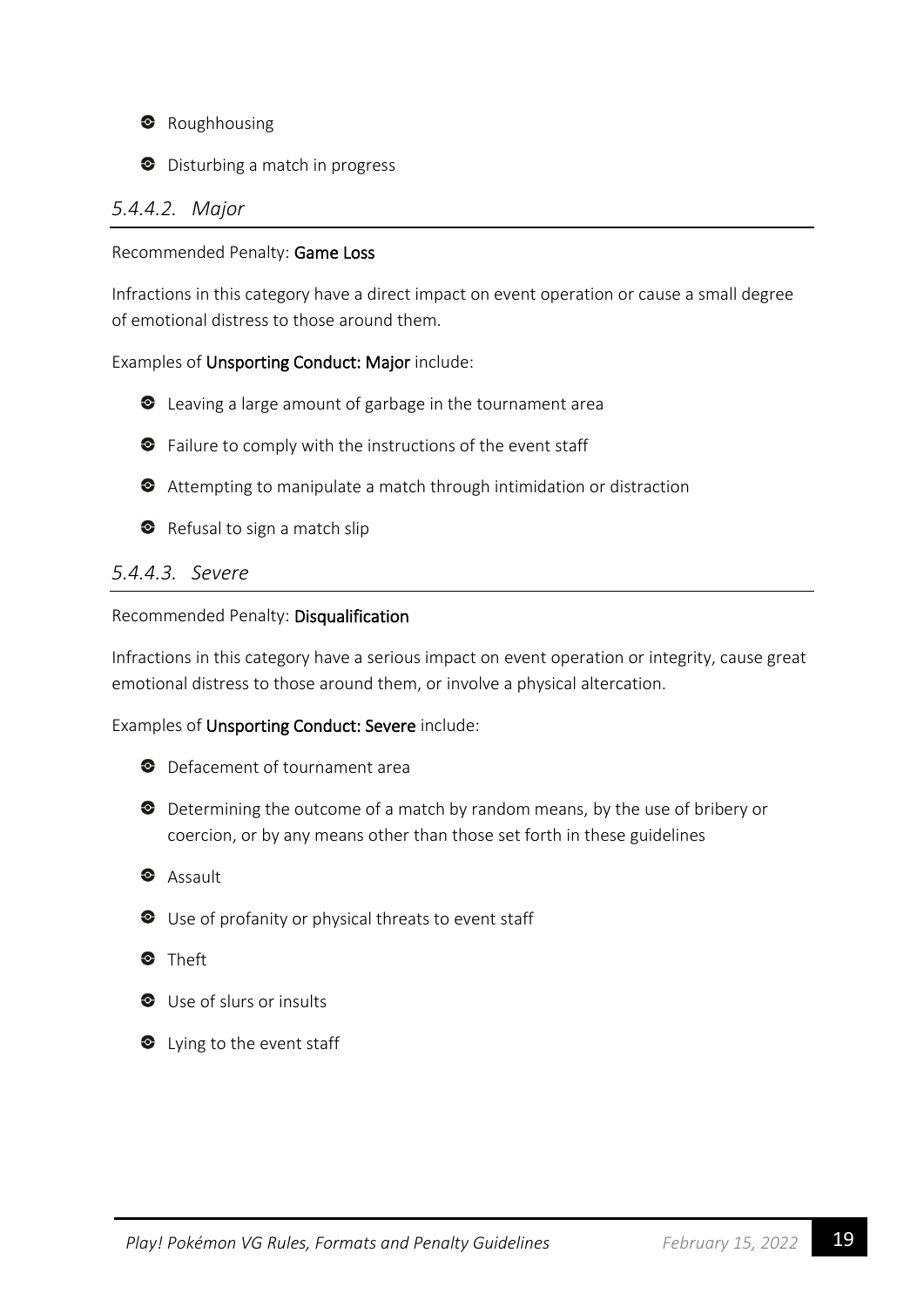# <span id="page-25-0"></span>Appendix A. Manual Team Checking

This section outlines known examples of illegal manipulation which may not be caught by the electronic team check.

In the event of non-consensus between event staff regarding whether or not a player's Pokémon meets any of the below criteria, the Head Judge is awarded the ultimate determining authority.

# <span id="page-25-1"></span>Section 1

Any players found to have one of the Pokémon described below in their Battle Team have committed a Team Error: Major infraction and should be penalized appropriately as outlined in the Pokémon Video Game Penalty Guidelines.

The offending Pokémon should also be removed from the player's Battle Team. Should this result in the player's having fewer than the minimum tournament entry requirement, the player must also receive Disqualification from the event.



A Pokémon with any attribute that indicates it was not obtained via normal gameplay or official promotions but results in no discernible competitive advantage. Examples may include the following:

- o A Pokémon that is contained in a Poké Ball in which it cannot be found through normal gameplay or official promotions.
- o A Pokémon that lists it was obtained from a Nursery worker on its summary screen and that is contained in a Master Ball or a Cherish Ball.
- o A Pokémon that is Shiny but is of a species that cannot be found as a Shiny Pokémon through normal gameplay or official promotions.
- o A Pokémon with a nickname or OT that indicates it was not obtained via normal gameplay or official promotions.

# <span id="page-25-2"></span>Section 2

Any players found to have one of the Pokémon described below in their Battle Team have committed a Team Error: Severe infraction and should be penalized appropriately as outlined in the Pokémon Video Game Penalty Guidelines.

Any Pokémon with an attack, Ability, Nature, stat, or other attribute that results in a potential competitive advantage that cannot be obtained through normal gameplay or official promotions.